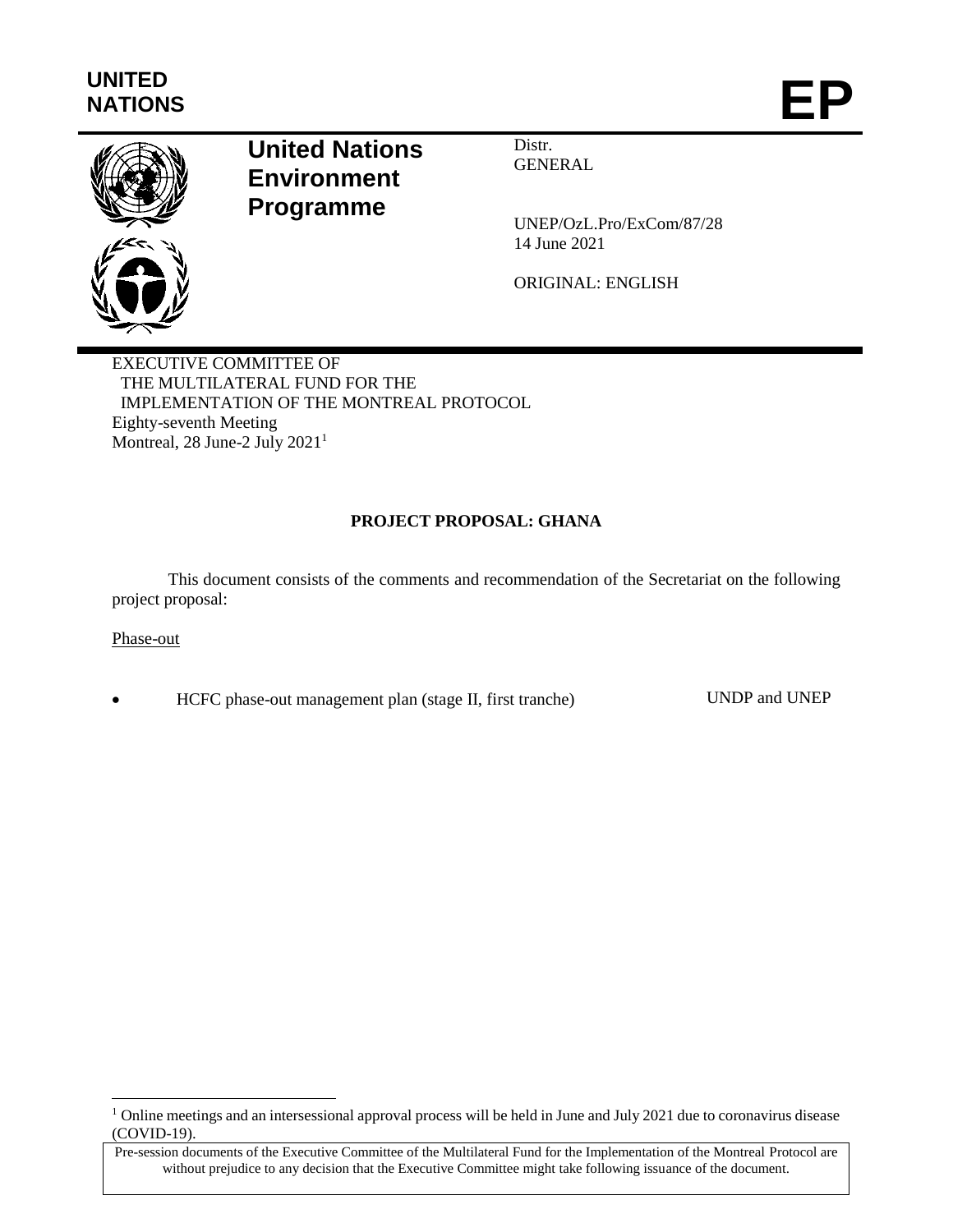#### **PROJECT EVALUATION SHEET – MULTI-YEAR PROJECTS GHANA**

| <b>I) PROJECT TITLE</b>        | <b>AGENCY</b>     |
|--------------------------------|-------------------|
| HCFC phase-out plan (stage II) | UNDP (lead), UNEP |

**(II) LATEST ARTICLE 7 DATA (Annex C Group l)** Year: 2020 15.97 (ODP tonnes)

| (III) LATEST COUNTRY PROGRAMME SECTORAL DATA (ODP tonnes) |         | <b>Year:</b> 2020 |               |               |  |         |         |     |              |
|-----------------------------------------------------------|---------|-------------------|---------------|---------------|--|---------|---------|-----|--------------|
| Chemical                                                  | Aerosol | Foam              | Fire-         | Refrigeration |  | Solvent | Process | Lab | Total sector |
|                                                           |         |                   | fighting      |               |  |         | agent   | use | consumption  |
|                                                           |         |                   | Manufacturing | Servicing     |  |         |         |     |              |
| HCFC-22                                                   |         |                   |               | 15.20         |  |         |         |     | 15.20        |
| $HCFC-142b$                                               |         |                   |               | 0.77          |  |         |         |     | 0.77         |

| (IV) CONSUMPTION DATA (ODP tonnes)                                                            |       |                                                      |       |  |  |  |  |  |  |  |
|-----------------------------------------------------------------------------------------------|-------|------------------------------------------------------|-------|--|--|--|--|--|--|--|
| 2009 - 2010 baseline:<br>57.30<br>57.30<br>Starting point for sustained aggregate reductions: |       |                                                      |       |  |  |  |  |  |  |  |
|                                                                                               |       | <b>CONSUMPTION ELIGIBLE FOR FUNDING (ODP tonnes)</b> |       |  |  |  |  |  |  |  |
| Already approved:                                                                             | 26.27 | Remaining:                                           | 31.03 |  |  |  |  |  |  |  |

| (V) BUSINESS PLAN |                            | 2021    | 2022 | 2023 | <b>Total</b> |
|-------------------|----------------------------|---------|------|------|--------------|
| <b>UNDP</b>       | ODS phase-out (ODP tonnes) | 5.59    |      |      | 5.59         |
|                   | Funding (US \$)            | 521,818 |      |      | 521,818      |
| <b>UNEP</b>       | ODS phase-out (ODP tonnes) | 1.10    |      |      | 1.10         |
|                   | Funding (US \$)            | 108,480 |      |      | 108,480      |

| <b>(VI) PROJECT DATA</b>      |                     |         | 2021    | 2022     | 2023   | 2024      | 2025     | 2026     | 2027      | 2028     | 2029     | 2030    | <b>Total</b>        |
|-------------------------------|---------------------|---------|---------|----------|--------|-----------|----------|----------|-----------|----------|----------|---------|---------------------|
| <b>Montreal Protocol</b>      |                     |         | 37.21   | 37.21    | 37.21  | 37.21     | 18.61    | 18.61    | 18.61     | 18.61    | 18.61    | 0.00    | n/a                 |
| consumption limits            |                     |         |         |          |        |           |          |          |           |          |          |         |                     |
| Maximum allowable             |                     |         | 20.00   | 16.98    | 15.00  | 15.00     | 12.00    | 8.50     | 8.50      | 8.50     | 5.00     | 0.00    | n/a                 |
| consumption (ODP tonnes)      |                     |         |         |          |        |           |          |          |           |          |          |         |                     |
| Projects                      | <b>UNDP</b> Project |         | 459,820 |          |        | 0 236,545 |          |          | 0350,580  | $\Omega$ |          |         | 0 113,025 1,159,970 |
| costs                         |                     | costs   |         |          |        |           |          |          |           |          |          |         |                     |
| requested                     |                     | Support | 32,187  |          | 0      | 16,558    |          | $\Omega$ | 24,541    | $\Omega$ | $\Omega$ | 7,912   | 81,198              |
| in principle                  |                     | costs   |         |          |        |           |          |          |           |          |          |         |                     |
| $(US \$                       | <b>UNEP</b>         | Project | 112,569 |          | 0      | 160,569   |          |          | 0 135,569 | $\Omega$ | $\Omega$ | 50,000  | 458,707             |
|                               |                     | costs   |         |          |        |           |          |          |           |          |          |         |                     |
|                               |                     | Support | 14,634  |          | 0      | 20,874    |          | $\Omega$ | 17,624    | $\theta$ | $\Omega$ | 6,500   | 59,632              |
|                               |                     | costs   |         |          |        |           |          |          |           |          |          |         |                     |
| Total project costs requested |                     |         | 572,389 |          |        | 0 397,114 |          |          | 0486,149  | $\theta$ | $\Omega$ |         | 163,025 1,618,677   |
| in principle $(US \$          |                     |         |         |          |        |           |          |          |           |          |          |         |                     |
| Total support costs requested |                     | 46,821  |         | $\Omega$ | 37,432 |           | $\Omega$ | 42,165   |           | $\Omega$ | 14,412   | 140,830 |                     |
| in principle $(US \$          |                     |         |         |          |        |           |          |          |           |          |          |         |                     |
| Total funds requested in      |                     |         | 619,210 |          |        | 0434,546  |          |          | 0 528,314 | $\Omega$ |          |         | 0 177,437 1,759,507 |
| principle (US \$)             |                     |         |         |          |        |           |          |          |           |          |          |         |                     |

| (VII) Request for approval of funding for the first tranche (2021) |                                |                       |  |  |  |  |  |  |
|--------------------------------------------------------------------|--------------------------------|-----------------------|--|--|--|--|--|--|
| Agencv                                                             | <b>Funds requested (US \$)</b> | Support costs (US \$) |  |  |  |  |  |  |
| <b>UNDP</b>                                                        | 459.820                        | 32,187                |  |  |  |  |  |  |
| UNEP                                                               | 12.569                         | 14,634                |  |  |  |  |  |  |
| Total                                                              | 572.389                        | 46,82                 |  |  |  |  |  |  |

**Secretariat's recommendation:** Individual consideration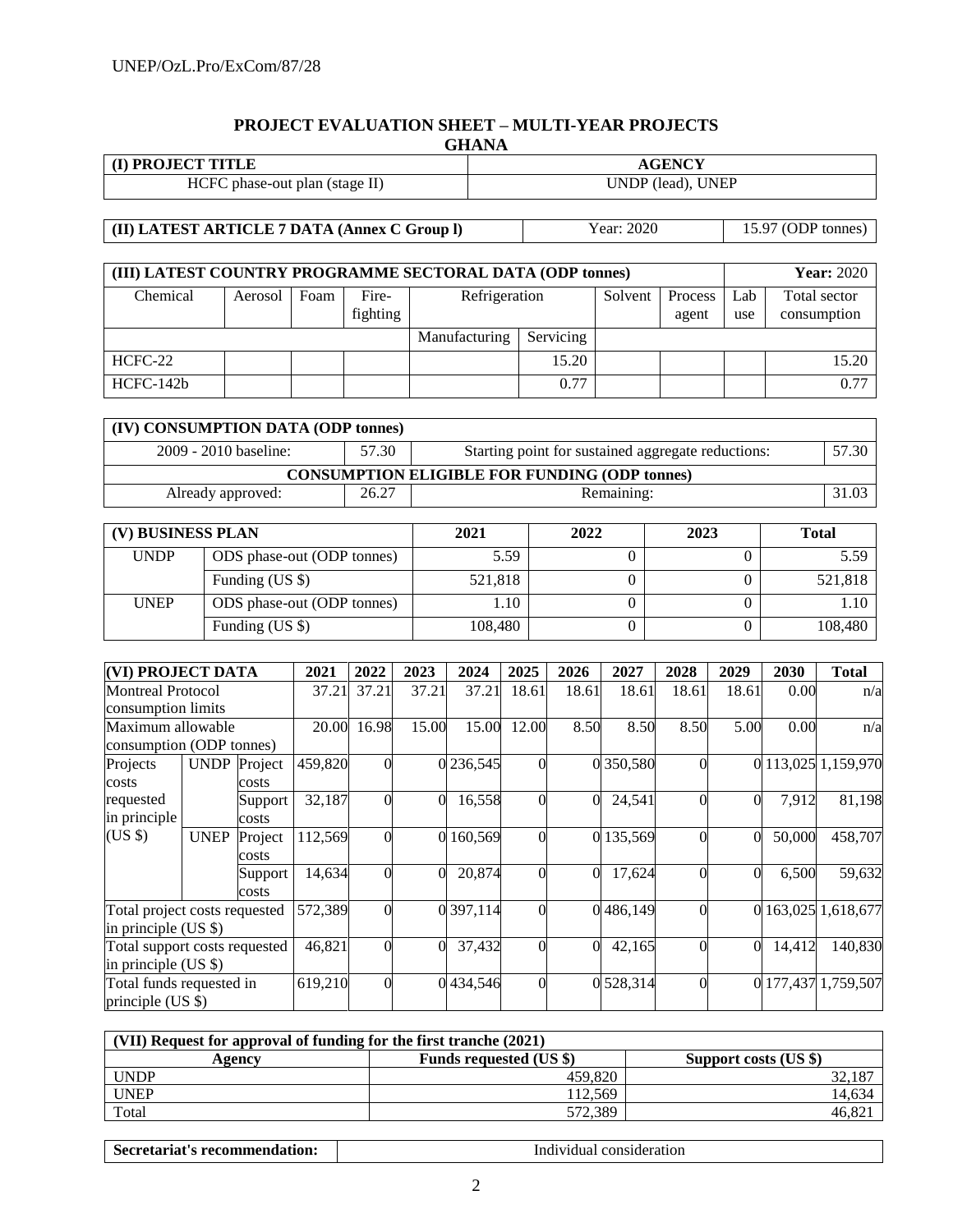#### **PROJECT DESCRIPTION**

#### **Background**

1. On behalf of the Government of Ghana, UNDP as the lead implementing agency has submitted a request for stage II of the HCFC phase-out management plan (HPMP), at a total cost of US \$1,774,273, consisting of US \$1,172,405, plus agency support costs of US \$82,068 for UNDP, and US \$460,000, plus agency support costs of US \$59,800 for UNEP, as originally submitted.<sup>2</sup> The implementation of stage II of the HPMP will phase out the remaining consumption of HCFCs by 2030.

2. The first tranche of stage II of the HPMP being requested at this meeting amounts to US \$1,018,434, consisting of US \$713,135, plus agency support costs of US \$49,919 for UNDP, and US \$226,000, plus agency support costs of US \$29,380 for UNEP, as originally submitted.

#### **Status of implementation of stage I of the HPMP**

3. Stage I of the HPMP for Ghana was originally approved at the  $61<sup>st</sup>$  meeting<sup>3</sup> and revised at the  $67<sup>th</sup>$  meeting,<sup>4</sup> to meet the 35 per cent reduction from the baseline by 2020, at a total cost of US \$1,356,311, plus agency support costs, to phase out 26.27 ODP tonnes of HCFCs used in the refrigeration and air-conditioning (RAC) servicing sector. Stage I of the HPMP will be completed by December 2021.

#### HCFC consumption

4. The Government of Ghana reported a consumption of 15.97 ODP tonnes of HCFC in 2020, which is 72 per cent below the HCFC baseline for compliance and 57 per cent below the target in the Montreal Protocol. The 2016-2020 HCFC consumption is shown in Table 1.

| <b>HCFC</b>               | 2016   | 2017   | 2018   | 2019   | 2020   | <b>Baseline</b> |
|---------------------------|--------|--------|--------|--------|--------|-----------------|
| <b>Metric tonnes</b>      |        |        |        |        |        |                 |
| HCFC-22                   | 318.37 | 311.60 | 305.23 | 298.18 | 276.41 | 774.90          |
| $HCFC-142b*$              | 15.90  | 36.70  | 16.07  | 11.45  | 11.86  | 225.05          |
| Total (mt)                | 334.27 | 348.30 | 321.30 | 309.63 | 288.27 | 999.95          |
| <b>ODP</b> tonnes         |        |        |        |        |        |                 |
| HCFC-22                   | 17.51  | 17.14  | 16.79  | 16.40  | 15.20  | 42.62           |
| $HCFC-142h*$              | 1.03   | 2.39   | 1.05   | 0.74   | 0.77   | 14.63           |
| <b>Total (ODP tonnes)</b> | 18.54  | 19.53  | 17.84  | 17.14  | 15.97  | 57.30           |

#### **Table 1. HCFC consumption in Ghana (2016-2020 Article 7 data)**

\* Contained in the blend R-406A, which is 55 per cent HCFC-22, 41 per cent HCFC-142b and 4 per cent R-600a.

5. The HCFC consumption has been decreasing gradually due to the implementation of the HPMP including enforcement of import controls of HCFCs, training of technicians in good servicing practices, provision of tools and equipment and awareness raising on HCFC phase-out, and the introduction of alternative technologies on the market, mainly based on HFCs and a small amount of hydrocarbon (HC) refrigerants. Based on the data collected during the preparation of stage II of the HPMP, in 2019, HCFCs accounted for 53.2 per cent of the total refrigerant used, followed by HFCs (R-410A: 23.4 per cent; HFC-134a: 21.1 per cent; and R-404A: 1.6 per cent). HC and other miscellaneous refrigerants account for 0.7 per cent.

l

<sup>&</sup>lt;sup>2</sup> As per the letter of 11 March 2021 from the Environmental Protection Agency of Ghana to UNDP.

<sup>3</sup> UNEP/OzL.Pro/ExCom/61/58.

<sup>4</sup> Annex 11 of UNEP/OzL.Pro/ExCom/67/39.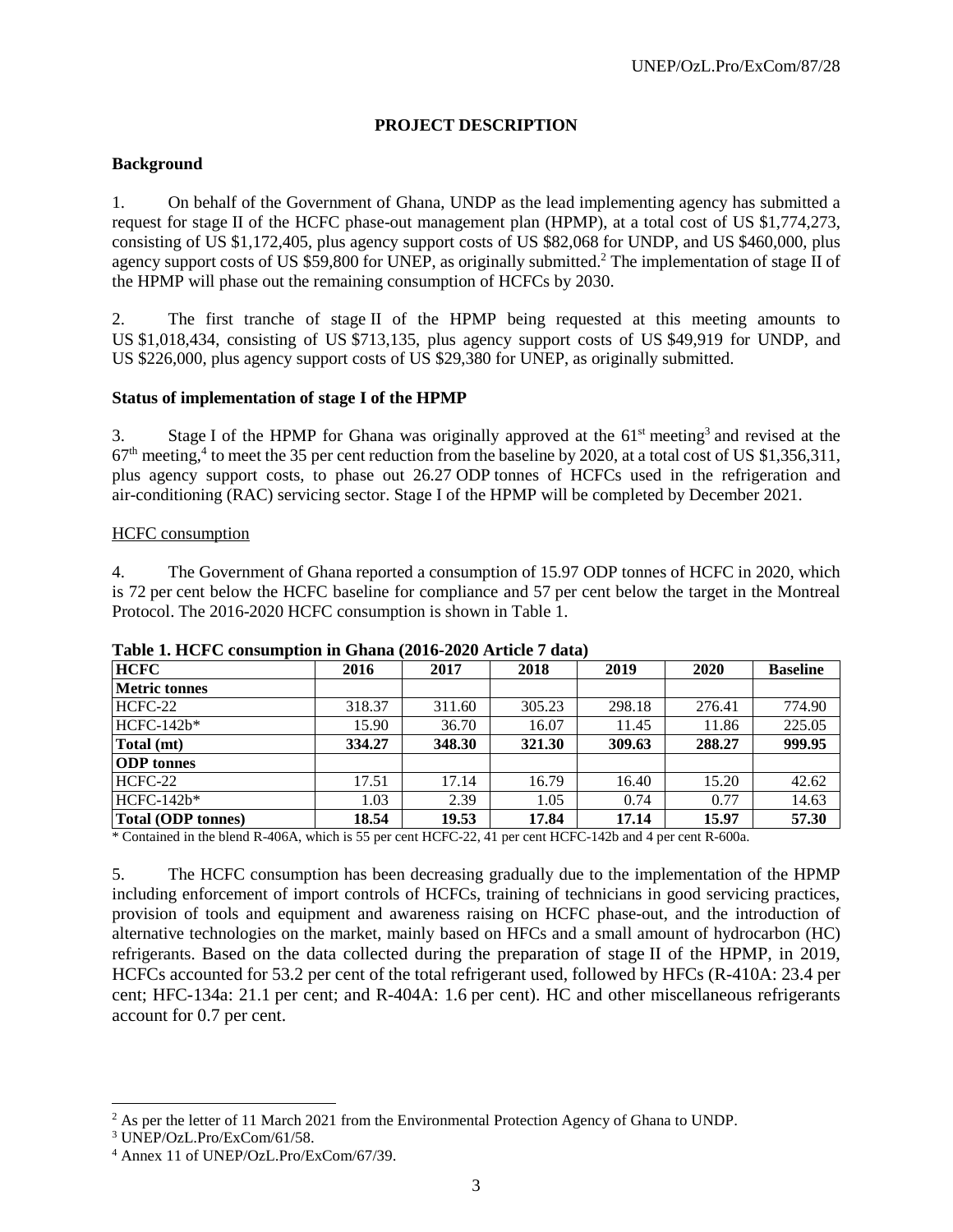#### *CP implementation report*

6. The Government of Ghana reported HCFC sector consumption data under the 2020 CP implementation report that is consistent with the data reported under Article 7 of the Montreal Protocol.

#### Status of progress and disbursement

#### *Legal framework*

7. The Government of Ghana has established a licensing and quota system for the imports and exports of HCFCs, HCFC-based equipment and a general control on import of all refrigerants including HFCs through registration of importers. It also promulgated regulations to prohibit the import of used RAC equipment under the Energy Efficiency Regulation that went into effect in 2012. In 2016, the Environment Protection Agency issued guidelines on the use of HC refrigerants to facilitate their safe introduction into the country. Mandatory certification of technicians has started in stage I with technicians handling HC refrigerants and will be further developed and fully implemented in stage II. Ghana also follows the Harmonized Regulation on ozone-depleting substance (ODS) management of the Economic Commission of West African States (ECWAS), collaborating with other countries to control HCFC imports and exports.

8. The Government has implemented a policy initiative to include tax incentive and disincentive features in legal document LI 1812 to favour the introduction of low-global warming potential (GWP), and zero-ODP refrigerants. This legal document is being reviewed to extend it to HFCs.

9. In 2017, the Government launched a project to introduce a computerized import control system, which connects customs with the national ozone unit (NOU), and enhances communications between the Customs department and the NOU. Matters related to the Montreal Protocol and the protection of the ozone layer has been integrated into the training of customs officers to ensure the sustainability of training. In stage I, six refrigerant identifiers were provided to customs officers to facilitate the identification of refrigerant and a total of 606 customs officers were trained in import control of ODS.

- 10. In stage I, the following activities were implemented:
	- (a) Two professional training institutions and three excellence centres were supported to provide systematic training and technical support to technicians; three trainers and 778 technicians have been trained in good servicing practices and the safe handling of alternatives, including conversion of HCFC-22-based air-conditioners (ACs) to R-290; and a certification system for servicing technicians is being developed based on the practice used in managing the conversion of equipment to HCs;
	- (b) Equipment and tools were provided to two training institutions, three excellence centres and 11 service workshops to facilitate the introduction of RAC equipment based on HC refrigerants and to enhance efficiency in technician training; and a total of 10,202 units of ACs were converted to R-290; and
	- (c) A handbook for good servicing practices and safe handling of flammable refrigerants (1,500 copies) was distributed to end-users to raise awareness on the transition to low-GWP alternatives, and training for end-users has been planned for the sixth tranche.

11. The HPMP was implemented by the project management unit (PMU) and technically supported by consultants. In stage I, a total of US \$318,847 was used to support the PMU (consultants at US \$240,762, and travel and development of the online HCFC monitoring system at US \$78,085).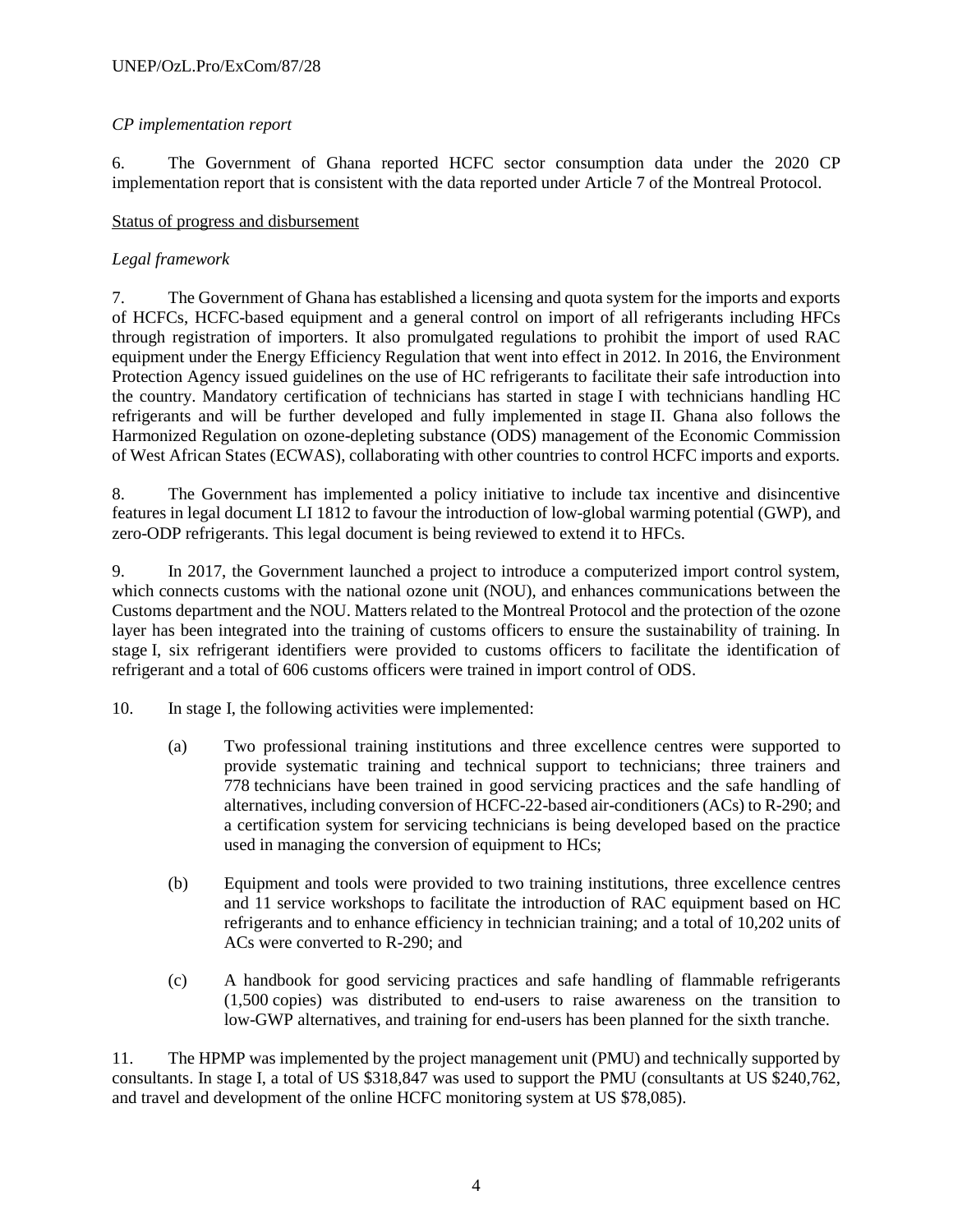12. As of March 2021, of the US \$1,356,311 approved, US \$1,202,077 (89 per cent) had been disbursed (US \$911,260 for UNDP, and US \$290,817 for the Government of Italy). A balance of US \$154,234 will be disbursed in 2021-2022.

#### Completion of stage I

13. Stage I was planned to be completed by the end of 2021 as per paragraph 14 of the Agreement. The implementation of the sixth tranche is progressing while observing the health protocols under the COVID-19 pandemic. It is hoped that the cases of COVID-19 will continue to decline and the implementation of the activities in stage I will be completed on time. However, the situation in the country could change and lead to unanticipated delays caused by the pandemic. In view of uncertainties in implementation, the Government of Ghana has requested a six-month extension of stage I until 30 June 2022. The project completion report for stage I of the HPMP will be submitted to the second meeting in 2022.

#### **Stage II of the HPMP**

#### Remaining eligible consumption for funding

14. After deducting 26.27 ODP tonnes of HCFCs associated with stage I of the HPMP, the remaining consumption eligible for funding in stage II amounts to 31.03 ODP tonnes of HCFC-22.

#### Sector distribution of HCFCs

 $\overline{a}$ 

15. There are approximately 3,350 technicians and 920 workshops (520 in the formal sector and 400 in the informal sector), consuming mainly HCFC-22 (91 per cent) and a small amount of R-406a<sup>5</sup> (9 per cent) in servicing RAC equipment, as shown in Table 2. HCFC-22 used in AC (window and split units) applications accounts for 90.3 per cent of total HCFC consumption; R-406a used in mobile AC and domestic refrigeration applications accounts for 9.3 per cent with the remaining HCFCs consumed in commercial AC and refrigeration applications.

| <b>Sectors/Sub-sectors</b>                 | No of units                                 | Unit<br>charge | <b>Total</b><br>installed | Leakage                                                                                                                                                                                                                                                                                                                                                                                                     | Consumption (mt) |               | Consumption<br>(ODP tonnes) |        |  |
|--------------------------------------------|---------------------------------------------|----------------|---------------------------|-------------------------------------------------------------------------------------------------------------------------------------------------------------------------------------------------------------------------------------------------------------------------------------------------------------------------------------------------------------------------------------------------------------|------------------|---------------|-----------------------------|--------|--|
|                                            | refrigerant<br>rate $(\% )$<br>(kg)<br>(kg) |                | $HCFC-22$                 | $R-406A$                                                                                                                                                                                                                                                                                                                                                                                                    | <b>Total</b>     | Share $(\% )$ |                             |        |  |
| Domestic refrigeration                     | 1.396.500                                   | 0.1            | 139.65                    | $\mathfrak{D}_{1}^{(1)} = \mathfrak{D}_{2}^{(1)} = \mathfrak{D}_{2}^{(1)} = \mathfrak{D}_{2}^{(1)} = \mathfrak{D}_{2}^{(1)} = \mathfrak{D}_{2}^{(1)} = \mathfrak{D}_{2}^{(1)} = \mathfrak{D}_{2}^{(1)} = \mathfrak{D}_{2}^{(1)} = \mathfrak{D}_{2}^{(1)} = \mathfrak{D}_{2}^{(1)} = \mathfrak{D}_{2}^{(1)} = \mathfrak{D}_{2}^{(1)} = \mathfrak{D}_{2}^{(1)} = \mathfrak{D}_{2}^{(1)} = \mathfrak{D}_{2}^{$ |                  | 2.79          | 0.16                        | 0.93   |  |
| Commercial and industrial<br>refrigeration | 70                                          | 23             | 1.61                      | 30                                                                                                                                                                                                                                                                                                                                                                                                          | 0.48             |               | 0.03                        | 0.16   |  |
| Process chiller                            | 34                                          | 17.5           | 0.60                      | 22                                                                                                                                                                                                                                                                                                                                                                                                          | 0.13             |               | 0.01                        | 0.04   |  |
| Self-contained (window) unit               | 5,059                                       | 1.05           | 5.31                      | 25                                                                                                                                                                                                                                                                                                                                                                                                          | 1.33             |               | 0.07                        | 0.43   |  |
| Single split unit (non-ducted)             | 952,601                                     | 1.2            | 1,143.12                  | 23                                                                                                                                                                                                                                                                                                                                                                                                          | 262.92           |               | 14.46                       | 85.01  |  |
| Multi split (VRV/VRF)                      | 36                                          | 9.5            | 0.34                      | 35                                                                                                                                                                                                                                                                                                                                                                                                          | 0.12             |               | 0.01                        | 0.04   |  |
| Single split unit (ducted)                 | 19,820                                      | 3.76           | 74.52                     | 20                                                                                                                                                                                                                                                                                                                                                                                                          | 14.90            |               | 0.82                        | 4.82   |  |
| Rooftop packaged (ducted)                  | 121                                         | 7.51           | 0.91                      | 31                                                                                                                                                                                                                                                                                                                                                                                                          | 0.28             |               | 0.02                        | 0.09   |  |
| Comfort AC chiller                         | 24                                          | 40.15          | 0.96                      | 22                                                                                                                                                                                                                                                                                                                                                                                                          | 0.21             |               | 0.01                        | 0.07   |  |
| Small vehicle AC (saloon car,              | 59,394                                      | 0.57           | 33.85                     | 33                                                                                                                                                                                                                                                                                                                                                                                                          |                  | 11.17         | 0.64                        | 3.74   |  |
| light commercial)                          |                                             |                |                           |                                                                                                                                                                                                                                                                                                                                                                                                             |                  |               |                             |        |  |
| Large vehicle AC (bus)                     | 6,848                                       | 6.18           | 42.32                     | 33                                                                                                                                                                                                                                                                                                                                                                                                          |                  | 13.97         | 0.79                        | 4.67   |  |
| <b>Total</b>                               | 2,440,507                                   |                | 1,443.20                  |                                                                                                                                                                                                                                                                                                                                                                                                             | 280.38           | 27.93         | 17.01                       | 100.00 |  |

**Table 2. Sectoral distribution of HCFC-22 and R-406A in Ghana in 2019\***

\* The import in 2019 is higher than the estimated demand as additional import was put in stock.

 $5$  A refrigerant blend with the composition of 55 per cent HCFC-22, 41 per cent HCFC-142b and 9 per cent R-290.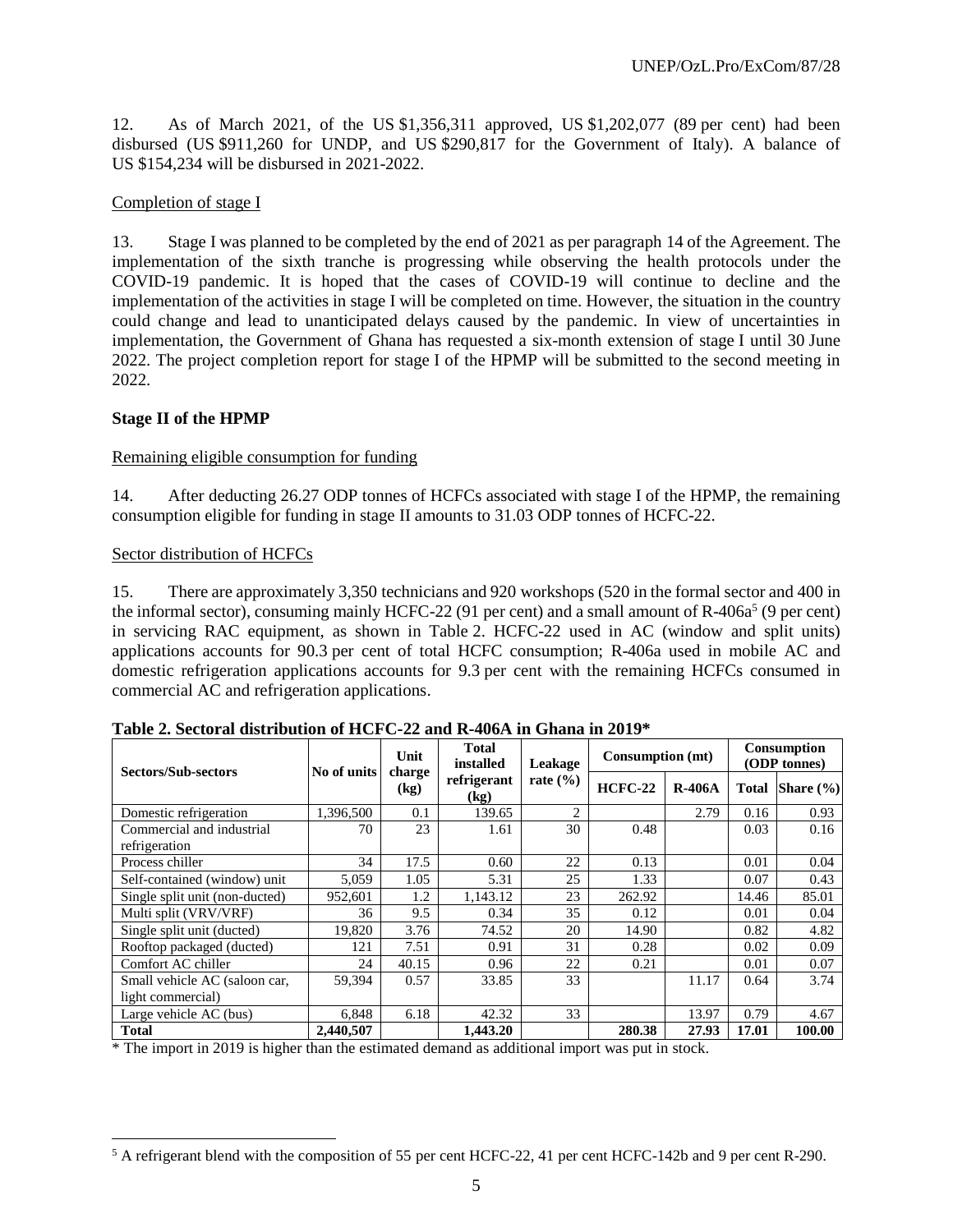16. HCFCs account for approximately 53 per cent of total refrigerant use in Ghana and is mainly used in the AC sub-sector with single split non-ducted ACs consuming 85 per cent of total HCFCs. While the HCFC-based ACs are being phased out, R-410A-based split ACs are growing rapidly. In 2019, approximately 1.2 million units of R-410A-based ACs were imported, which was over 300 per cent of the quantities imported in 2018.

#### Phase-out strategy and activities planned for stage II of the HPMP

17. The Government of Ghana proposes to achieve a 67.5 per cent reduction in HCFC consumption baseline by 2025, and complete phase-out of HCFCs by 2030, with a servicing tail from 2030 to 2040. The Government will ban the import of HCFC-based equipment by 2026 and ban the import of all HCFCs by 2033. The remaining HCFC consumption will be phased out through the promotion and adoption of low-GWP alternatives in synergy with activities under the Kigali Amendment for HFC phase-down. In supporting this strategy, import control and policy measures will be put in place to facilitate the uptake of R-290 refrigerant.

18. Based on the results in the implementation of the retrofitting programme to convert HCFC-22 based ACs to R-290 during stage I, the Government of Ghana decided to continue the programme in stage II, as one of the important pillars for HCFC phase-out and the transition to low-GWP technologies.

19. In addition, activities on the promotion of low-GWP alternatives to HCFCs, raising the awareness of key stakeholders, and providing training in the RAC sector, will be implemented. The lessons learned and infrastructure established during the implementation of stage I will be utilized in stage II.

20. Stage II proposes the following activities:

- (a) Upgrading the safety guidelines for the use of HC refrigerants to enforceable standards to improve safety in the handling and use of flammable refrigerants (UNEP) (US \$25,000);
- (b) Developing a training manual, training 20 trainers and 600 customs officers in identifying refrigerants, controlling imports of HCFCs and preventing illegal trade (UNEP) (US \$75,000); and procuring 10 refrigerant identifiers (UNDP) (US \$62,400);
- (c) Strengthening the capacity of workshop owners and the RAC practitioners' association (NARWOA) through seminars to enhance effectiveness in mobilizing its members, and encouraging its members to conduct good servicing practices, provision of office equipment and reliable internet (UNEP, US \$20,000) (UNDP, US \$130,000);
- (d) Awareness-raising and training activities for 200 Government officials, architects, engineers, and procurement officers on alternative technologies to HCFCs, low-GWP cooling systems, maintaining/improving energy efficiency of RAC systems (UNEP) (US \$100,000);
- (e) Awareness creation and information dissemination for 950 importers, distributors and retailers of controlled substances and equipment through meetings and seminars on alternative technologies and global trends for phasing out controlled substances (UNEP) (US \$90,000);
- (f) Providing support to four centres of excellence in the training of 1,400 technicians in good servicing practices and safe handling of HC refrigerants through the provision of equipment and tools (e.g., recovery station, leak detector, charging machine, brazing equipment, various tools) (UNDP) (US \$100,000);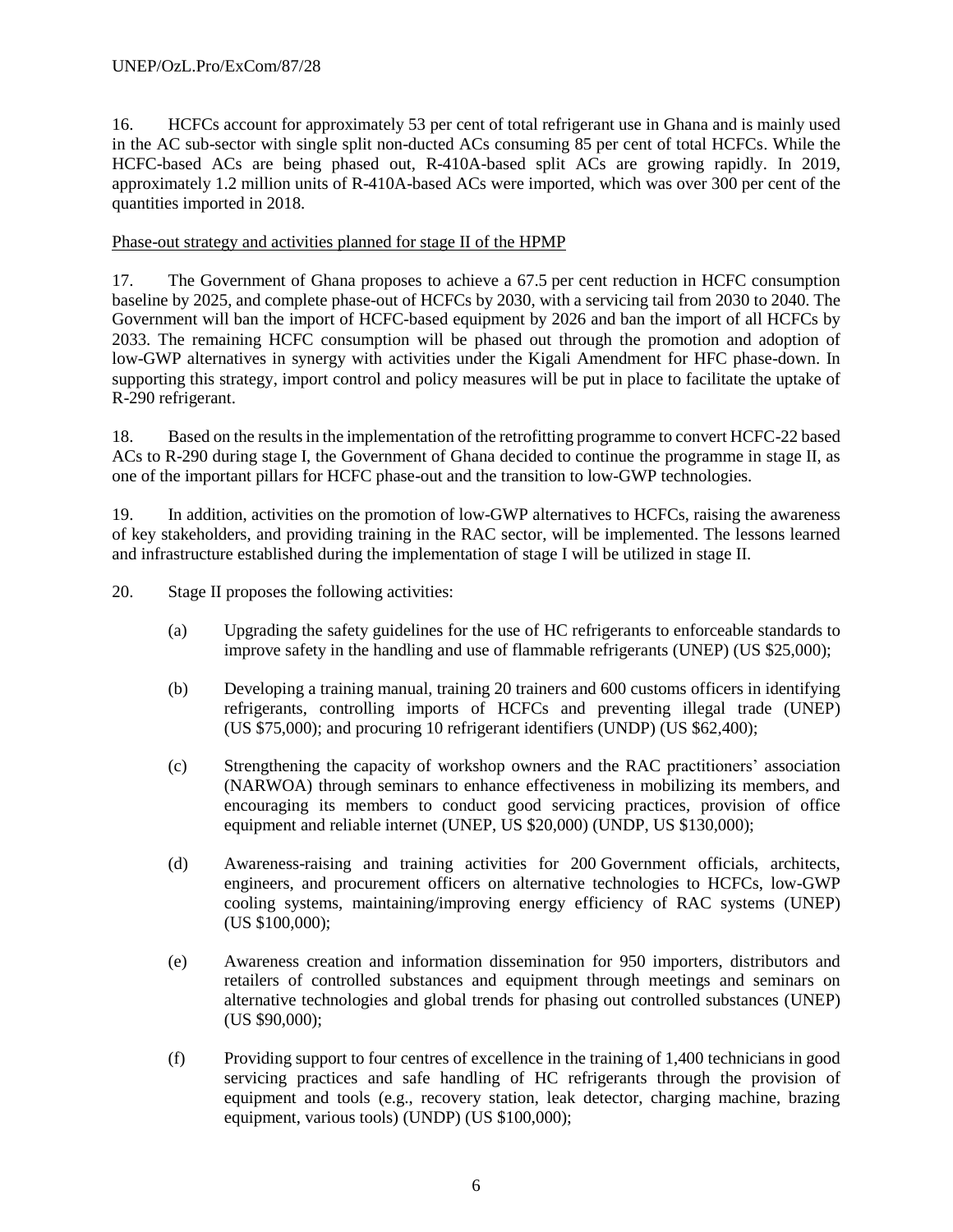- (g) Providing support for five universities by training trainers and providing equipment and tools (service kits for HC, identifiers and portable recycling machines) to facilitate the inclusion in the curriculum of safe handling of flammable refrigerants and the training of 1,500 technicians (UNDP) (US \$230,500);
- (h) Implementing a certification programme for RAC technicians in collaboration with the Council for Vocational Educational Training (COTVET), covering all aspects of good RAC practices and the safe use of HC refrigerants (UNEP) (US \$60,000);
- (i) Providing equipment and tools (e.g., recovery station, leak detector, charging machine, brazing equipment, various tools) to 50 workshops to enable improved apprenticeship training of 450 technicians in refrigerant recovery and recycling, and retrofitting to HC refrigerants (UNDP, US \$196,500) (UNEP, US \$50,000);
- (j) Supporting the Refrigeration and Air-Conditioning Engineers Association of Ghana (RAAG) in participating at international meetings, subscription to technical literature, and organizing national workshops and seminars; upgrading the office facilities to improve networking with its members (UNDP, US \$50,000) (UNEP, US \$10,000);
- (k) Establishing two refrigerant reclamation centers through provision of equipment and tools (e.g., storage tanks, reclamation unit, scales, vacuum pump, leak detectors, refrigerant identifiers, testing equipment) to reclaim recovered refrigerants for use in the same category of appliances; (UNDP) (US \$140,000);
- (l) Continue implementing an end-user incentive programme targeting major RAC end-users for the adoption of low-GWP technologies, including sponsorship to relevant international seminars or trade fairs, familiarization visits to similar enterprises, seed money to catalyze the adoption of mature environmentally sound technologies or to organize special technical seminar/workshops to promote mature low-GWP technologies (UNDP, US \$75,000) (UNEP, US \$30,000); and
- (m) Establishing a R-290 refrigerant bank to ensure a sustainable and affordable supply of R-290 refrigerant for AC service workshops to support the adoption and market penetration of R-290 technology (UNDP) (US \$40,000).

#### *Project implementation and monitoring*

21. The system established under stage I of the HPMP will continue into stage II. A national consultant will be employed to provide technical support, coordinate the project and report to the NOU. An international consultant will provide policy and technical advice. The NOU and UNDP will monitor activities, report on progress, and work with stakeholders to phase out HCFCs. The cost of those activities amounts to US \$148,005 for stage II (consultants (US \$137,700) and travel (US \$10,295))

#### *Gender policy implementation<sup>6</sup>*

l

22. In stage II, gender mainstreaming will be integrated into the detailed design, implementation, monitoring and evaluation of the HPMP. Gender equality will be emphasized in the implementation of various activities, including policy development, training and the decision-making process. In particular, it

<sup>6</sup> Decision 84/92(d) requested bilateral and implementing agencies to apply the operational policy on gender mainstreaming throughout the project cycle.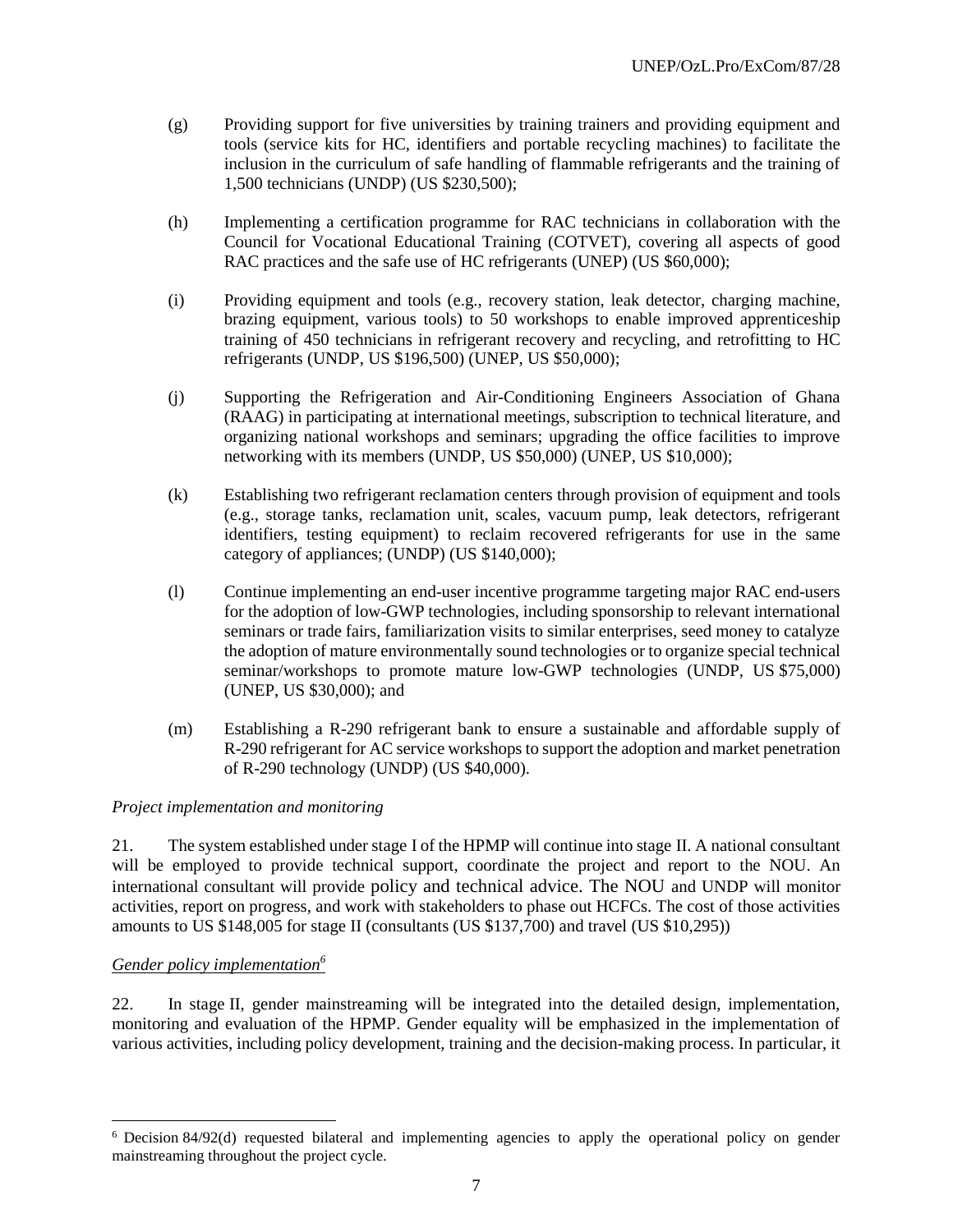is planned to train minimum 150 female technicians in the RAC apprentice training in stage II. Gender disaggregated data will be collected.

#### Total cost of stage II of the HPMP

23. The total cost of stage II of the HPMP for Ghana has been estimated at US \$1,623,405 (plus agency support costs), as originally submitted for achieving a 67.5 per cent reduction from its HCFC baseline consumption by 2025 and 100 per cent reduction by 2030. The proposed activities and cost breakdown are summarized in Table 3.

| No. | <b>Description of activity</b>                                                                          | Agency      | Cost (US \$) |
|-----|---------------------------------------------------------------------------------------------------------|-------------|--------------|
| 1.0 | Establishment of the regulatory environment                                                             |             |              |
| 1.1 | Upgrading the safety guidelines for the use of HC refrigerants                                          | <b>UNEP</b> | 25,000       |
| 2.0 | Focused awareness-raising/capacity-building of target groups                                            |             |              |
| 2.1 | Training of 20 trainers and 600 customs officers in ODS import control and preventing                   | <b>UNEP</b> | 75,000       |
|     | illegal trade                                                                                           |             |              |
| 2.2 | Purchasing 13 refrigerant identifiers                                                                   | <b>UNDP</b> | 62,400       |
| 2.3 | Strengthening the capacity of NARWOA by conducting workshops/seminars, encouraging                      | <b>UNEP</b> | 20,000       |
|     | its members to conduct good servicing practices; provision of computers and reliable                    | <b>UNDP</b> | 130,000      |
|     | internet                                                                                                |             |              |
| 2.4 | Awareness-raising and training activities on alternative technologies to HCFCs, low-GWP                 | <b>UNEP</b> | 100,000      |
|     | cooling systems, and maintaining/improving the energy efficiency of RAC systems                         |             |              |
| 2.5 | Awareness and information dissemination on alternative technologies for importers,                      | <b>UNEP</b> | 90,000       |
|     | distributors and retailers of controlled substances and equipment                                       |             |              |
| 3.0 | Training and certification of technicians in RAC servicing                                              |             |              |
| 3.1 | Providing support to four centres of excellence in the training of 1400 technicians in good             | <b>UNDP</b> | 100,000      |
|     | servicing practices and the safe handling of flammable refrigerants through the provision of            |             |              |
|     | equipment and tools                                                                                     |             |              |
| 3.2 | Providing support for five universities by training trainers and providing equipment and                | <b>UNDP</b> | 230,500      |
|     | tools to facilitate the inclusion in the curriculum of safe handling of flammable refrigerants          |             |              |
|     | and the training of 1,500 technicians                                                                   |             |              |
| 3.3 | Implementing the certification of RAC technicians                                                       | <b>UNEP</b> | 60,000       |
| 4.0 | Recovery, recycling and training programme                                                              |             |              |
| 4.1 | Providing equipment and tools to 50 workshops and training of 450 technicians in                        | <b>UNDP</b> | 196,500      |
|     | refrigerant recovery and recycling, and retrofitting to HC refrigerants                                 | <b>UNEP</b> | 50,000       |
| 4.2 | Supporting the RAAG in participating in international meetings, subscribing to technical                | <b>UNDP</b> | 50,000       |
|     | literature and organizing national workshops and seminars; upgrading office facilities to               | <b>UNEP</b> | 10,000       |
|     | improve networking with its members;                                                                    |             |              |
| 4.3 | Establishing two refrigerant reclamation centres                                                        | <b>UNDP</b> | 140,000      |
| 5.0 | End-user incentive project to facilitate the adoption of environmentally sound alternative technologies |             |              |
| 5.1 | End-user incentive programme targeting major RAC end-users, supporting participation in                 | <b>UNDP</b> | 75,000       |
|     | international seminars or trade fairs, study tours to similar enterprises, seed money to                | <b>UNEP</b> | 30,000       |
|     | catalyze the adoption of environment-friendly technologies                                              |             |              |
| 5.3 | Establishing a R-290 refrigerant bank to ensure sustainable supply of R-290 refrigerant                 | <b>UNDP</b> | 40,000       |
| 6.0 | Project management, monitoring and reporting                                                            | <b>UNDP</b> | 148,005      |
|     | <b>Total</b>                                                                                            |             | 1,632,405    |

**Table 3. Total cost of stage II of the HPMP for Ghana as submitted**

Activities planned for the first tranche of stage II

24. The first tranche of stage II of the HPMP at the total amount of US \$939,135 will be implemented between July 2021 and June 2024 and will include the following activities:

- (a) Upgrading the safety guidelines for the use of HC refrigerants to enforceable standard to improve safety in handling flammable refrigerant (UNEP) (US \$25,000);
- (b) Training of customs officers in HCFC import control and the prevention of illegal imports (UNDP, US \$24,960) (UNEP, US \$30,000);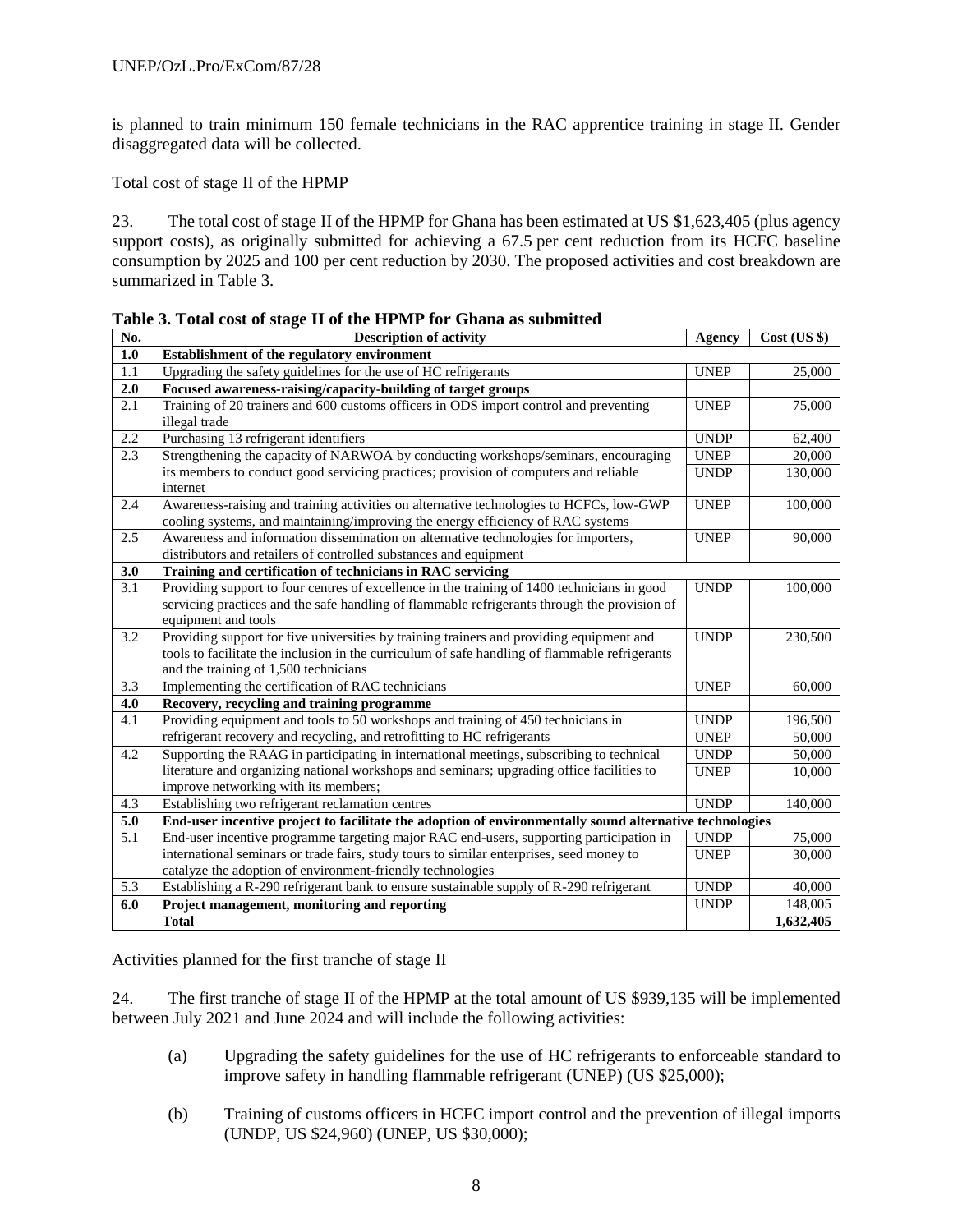- (c) Strengthening the capacity of NARWOA through leadership and professional development seminars for its members, encouraging its members to conduct good servicing practices, provision of computers and reliable internet (UNEP, US \$10,000) (UNDP, US \$80,000);
- (d) Awareness-raising and training activities for Government officials, architects, engineers, and procurement officers on maintaining/improving energy efficiency and low-GWP cooling systems for green building designs; for importers and distributers of HCFCs and equipment on alternative technologies and global trends for phasing out controlled substances (UNEP) (US \$89,000);
- (e) Supporting four centres of excellence and five technical universities in the training of technicians through the provision of equipment and tools (e.g., recovery station, leak detector, charging machine, brazing equipment, service tools, identifiers and portable recycling machines) (UNDP, US \$270,500); implementing certification of technicians (UNEP, US \$24,000);
- (f) Establishing a reclamation center; providing equipment and tools (recovery station, leak detector, charging machine, brazing equipment, various tools) to 50 workshops and training in refrigerant recovery and recycling; and supporting RAAG (UNDP, US \$217,900) (UNEP, US \$30,000);
- (g) End-user incentive programme for the adoption of energy-efficient, cost-effective low-GWP technologies; activities include to sponsor major end-users to relevant international seminars or trade fairs, study tours to similar enterprises, seed money to catalyze the adoption of mature low-GWP technologies (UNDP, US \$30,000) (UNEP, US \$18,000);
- (h) Establishing a bank of R-290 refrigerant to ensure a sustainable and affordable supply of R-290 for AC service workshops to support the adoption and market penetration of R-290 technology (UNDP) (US \$24,000); and
- (i) Project implementation and monitoring (UNDP) (US \$65,775): consultants US \$61,200; and domestic travel: US \$4,575.

#### **SECRETARIAT'S COMMENTS AND RECOMMENDATION**

#### **COMMENTS**

25. The Secretariat reviewed stage II of the HPMP in light of the implementation of stage I of the HPMP, the policies and guidelines of the Multilateral Fund, including the criteria for funding HCFC phase-out in the consumption sector for stage II of HPMPs (decision 74/50), and the 2021-2023 business plan of the Multilateral Fund.

#### Overarching strategy

26. The Government of Ghana established the maximum allowable levels of consumption of HCFCs under the Agreement for stage II at lower levels (i.e., from 20 ODP tonnes in 2021 to zero consumption in 2030) than those allowed by the Montreal Protocol. In reviewing the phase-out schedule proposed by the Government, the Secretariat noted that through the implementation of stage I, the Government was able to reduce its baseline consumption by 70 per cent, and discussed with UNDP on considering a more stringent phase-out schedule for stage II. After several discussions, UNDP indicated that the Government agreed on an accelerated phase-out schedule as shown in Table 4.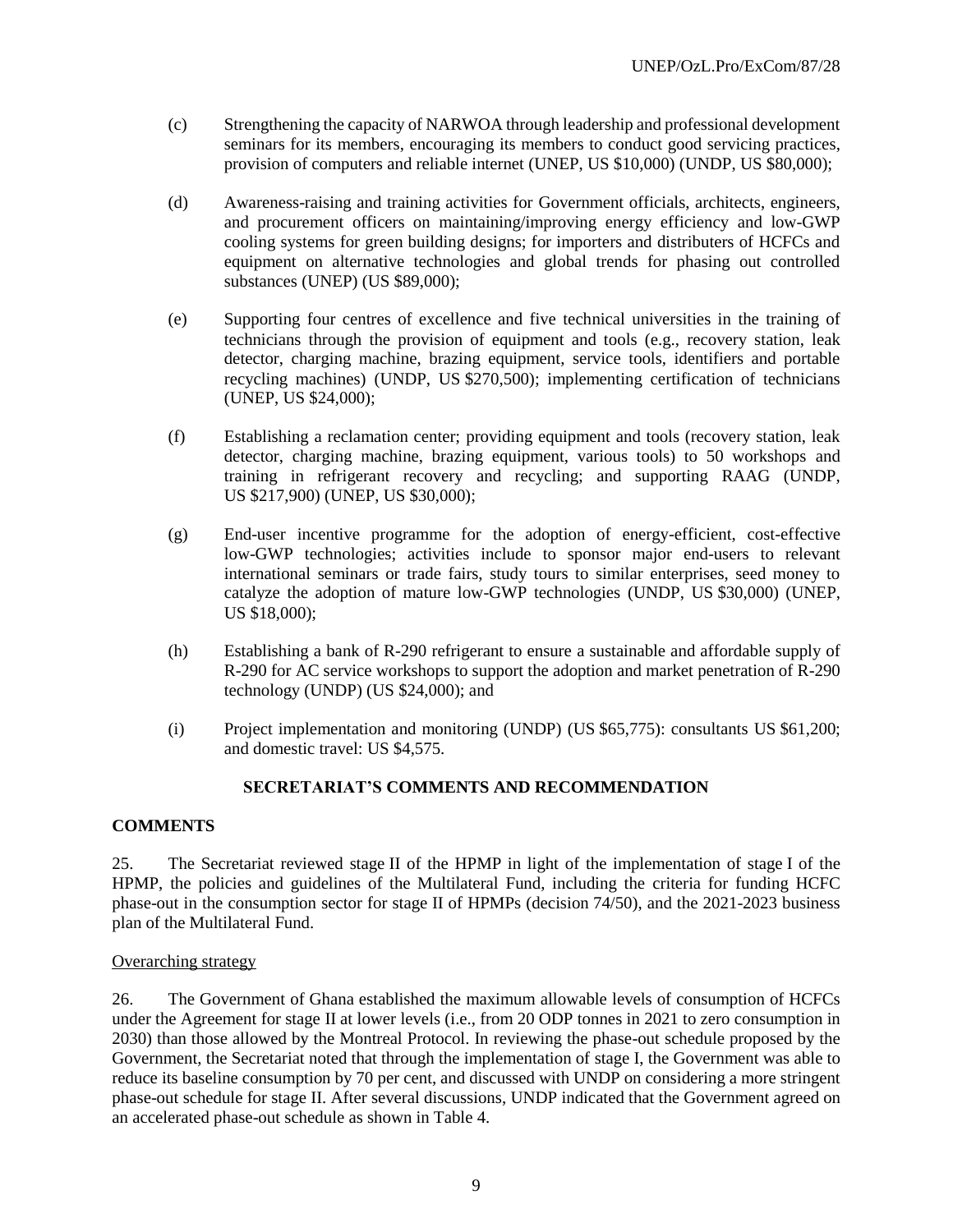| <b>Description</b>          | <b>2021</b> | 2022  | 2023  | 2024  | 2025  | 2026  | 2027  | 2028  | 2029  | 2030 |
|-----------------------------|-------------|-------|-------|-------|-------|-------|-------|-------|-------|------|
| Maximum allowable level     | 37.21       | 37.21 | 37.21 | 37.21 | 18.61 | 18.61 | 18.61 | 18.61 | 18.61 | 0.00 |
| under the Montreal Protocol |             |       |       |       |       |       |       |       |       |      |
| As originally proposed by   | 20.00       | 20.00 | 15.00 | 15.00 | 15.00 | 12.00 | 12.00 | 12.00 | 8.00  | 0.00 |
| the Government              |             |       |       |       |       |       |       |       |       |      |
| As agreed                   | 20.00       | 16.98 | 15.00 | 15.00 | 12.00 | 8.50  | 8.50  | 8.50  | 5.00  | 0.00 |
| Percentage of baseline (%)  | 65          | 70    | 74    | 74    | 79    | 85    | 85    | 85    | 91    | 100  |

**Table 4. Maximum allowable consumption targets in stage II of the HPMP for Ghana**

27. Ghana will completely phase out HCFCs by 2030 with a servicing tail up to 2040, but the ban on imports of HCFC-based equipment will only be implemented from 1 January 2026. The Secretariat enquired about how the servicing demand after 2030 will be met given that the usual lifespan of RAC equipment is 10 years. UNDP explained that the Government will apply a quota control on the imports of HCFC-22-based equipment no later than 1 January 2023 to gradually reduce their imports. Specifically, the Government will freeze the import quota for HCFC-22-based split ACs at 11,450 units in 2022 (2019 level), and reduce it to 5,725 units in 2023 and zero in 2025. After taking into consideration the Secretariat's comments, the Government adjusted the timeline for the ban on imports of HCFC-based equipment from 1 January 2026 to 1 January 2025. The servicing demand in the period from 2030 to 2040 will be met with the allowance for the servicing tail consistent with Article 5, paragraph 8 ter(e)(i) of the Montreal Protocol.<sup>7</sup>

28. In line with decision 86/51 on the matter of servicing tail, to allow for consideration of the final tranche of its HPMP, the Government of Ghana agreed to submit a detailed description of the regulatory and policy framework in place to implement measures to ensure that HCFC consumption would be in compliance with paragraph 8 ter(e)(i) of Article 5 of the Montreal Protocol for the 2030-2040 period. The Government also agreed to submit the expected annual HCFC consumption in Ghana for the 2030-2040 period.

#### Technical and cost-related issues

#### *Retrofitting from HCFC-22-based ACs to R-290*

29. The Secretariat noted that retrofitting HCFC-22-based ACs to R-290 was proposed in stage II. Further noting that the Executive Committee had provided clear policy guidance<sup>8</sup> on retrofitting issues in decision 72/41, the Secretariat reiterated that the promotion of HC technology should be through the introduction of new R-290-based units rather than retrofitting. UNDP responded that new R-290-based equipment is still not widely and easily available in Ghana. It is the Government's policy to use retrofitting as one of the pillars of HCFC phase-out to complement the promotion of new R-290 imports. The conversion conducted in stage I and the certification system for technicians provide assurance to manufacturers of R-290 equipment to introduce new R-290-based equipment into Ghana.

30. The Secretariat further noted that as Ghana has not yet put in place import controls on HCFC-based equipment, retrofitting HCFC-22-based ACs to R-290 would not necessarily result in a reduction in the total population of HCFC-22 ACs in the country at this stage. Although retrofitting was implemented in stage I, the penetration of R-290 in the country is still very limited. Given the clear policy guidance from the Executive Committee on this issue, and in order to achieve better use of the funding available, it was agreed that the retrofitting component should be completely removed. Instead, stage II will focus on*, inter alia*, training in the safety aspects of adopting R-290 technologies, the provision of tools and equipment to enable training in the safe handling of flammable refrigerants, and the certification of technicians.

l  $7$  HCFC consumption may exceed zero in any year so long as the sum of its calculated levels of consumption over the ten-year period from 1 January 2030 to 1 January 2040 divided by 10, does not exceed 2.5 per cent of the HCFC baseline.

<sup>8</sup> Decisions 72/41, 73/34, 84/84.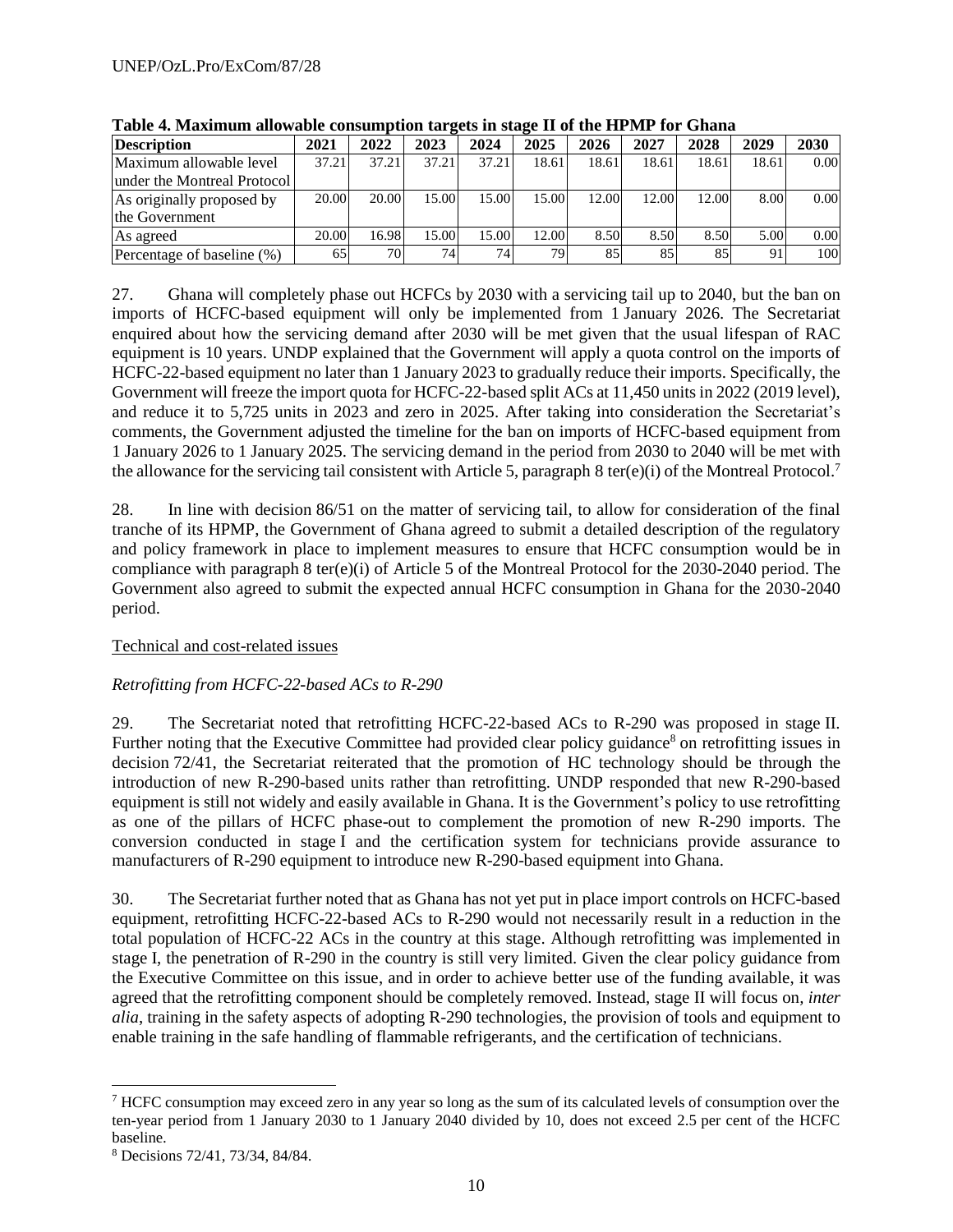#### *Establishment of R-290 bank*

31. With regard to establishing a bank for R-290 refrigerant, UNDP clarified that the establishment of a R-290 bank was intended to support the conversion/retrofitting to R-290 equipment. Due to the lower charge ratio and lower demand for R-290 refrigerant, its import has currently not been commercially attractive for importers as a business venture. The conversion/retrofitting from HCFC-22 to R-290 suffered as a result of lack of supply of R-290. The Secretariat considers that this activity supports retrofitting HCFC-22 ACs to R-290, and therefore is not consistent with the existing guidelines of the Executive Committee. It was agreed to remove it from stage II. Instead, funding would be used for training custom officers and technicians and provision of equipment and tools.

#### *End-user incentive programme*

32. With regard to the end-user incentive/demonstration programme, it was intended to support entrepreneurs to attend international seminars/trade fairs, visit similar enterprises so that they could familiarize themselves with the emerging technologies; provide seed money to catalyze the adoption of alternatives; and attend technical seminars/workshops for exchanging technical information. After further exploring the details, the Government modified the plan and decided to focus on R-290 replacement activity to promote its uptake in the stationary AC sector, and on organizing seminars and disseminating information on critical RAC alternative technologies. The plan includes purchasing 71 units of R-290 ACs to replace HCFC-22-based units at a hostel facility, evaluating the energy efficiency performance (co-funding by the Government of Ghana), preparing awareness-raising materials based on the result of the evaluation, and conducting workshops/seminars and awareness-raising activities to disseminate the outcomes. The demonstration is expected to showcase the R-290 technology to end-users, provide data demonstrating its advantage in energy saving, increase awareness about and adoption of R-290 technologies and avoid a growth in imports of R-410A-based ACs.

33. The Secretariat noted that 94 per cent of the HCFC consumption in Ghana is in the stationary AC sector and it appears reasonable to have an incentive/demonstration activity to promote R-290 technology in this sector. However, currently the situation in Ghana does not meet some of the conditions required in decisions 28/44 and 84/84 for conducting the end-user incentive/demonstration project, as import controls for HCFC-based equipment have yet to be put in place and the price of HCFC-22 (US \$4.6/kg) is still much lower than R-290 (US \$10.4/kg). UNDP clarified that the Government planned several regulatory measures to create an enabling environment for the adoption of low-GWP technologies, including reducing tariffs on imports of refrigerant and products based on R-290 and increasing the relevant tariff for HCFC-22 and high-GWP refrigerants (R-404A, R-407C, R-410A, R-507C); reducing import quotas for HCFC-22-based ACs; and banning imports of HCFC-22-based ACs from 1 January 2025. The detailed plan for the end-user incentive project will be submitted in the second tranche when all the conditions in decisions 28/44 and 84/84(b) have been met.

#### Total project cost and the revised plan

34. The total funding originally requested for the implementation of stage II of the HPMP was calculated based on the 2019 consumption of 17.14 ODP tonnes, which is less than the remaining eligible consumption of 31.03 ODP tonnes for Ghana after the implementation of stage I. The 2020 consumption data was reported as 15.97 ODP tonnes under Article 7 of the Montreal Protocol. UNDP emphasized that the consumption in 2020 might not reflect the actual demand for HCFCs due to the COVID-19 pandemic and that HCFC consumption could increase when the economy starts to recover.

35. The Secretariat noted that HCFC consumption in Ghana has been gradually decreasing; the consumption in 2019 is only 30 per cent of the baseline and largely reflects the actual demand in the country. Considering the possible impact of the COVID-19 pandemic on the consumption level in 2020, it was agreed to use the average consumption from 2018 to 2020 as a basis for establishing the funding eligibility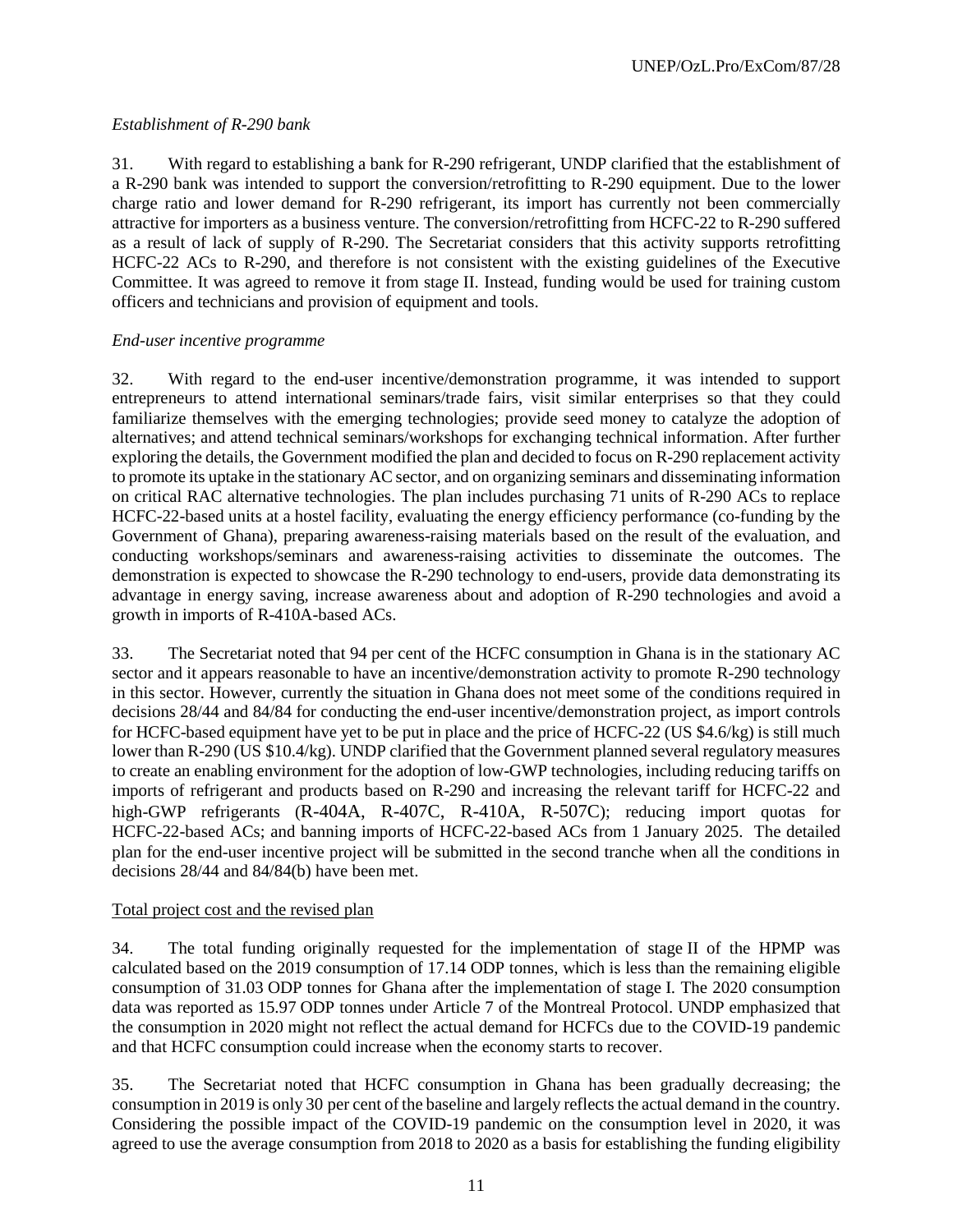of stage II of the HPMP. Accordingly, funding was calculated at US \$1,618,725, based on a consumption of 306.40 mt (16.98 ODP tonnes) of HCFC-22 (at US \$4.8/kg), plus US \$148,005 for the PMU.

36. The Secretariat further noted that a few funding items related to NARWOA (e.g., provision of computers and internet access) and RAAG (to upgrading office facilities) were included as project costs as these institutions will provide assistance to the NOU in the implementation of the certification programme for technicians and other activities under the HPMP. The Secretariat considers that the support to NARWOA and RAAG, as institutions that will play a key role in the implementation of the HPMP, should be included under the PMU budget (US \$18,000).

37. UNDP subsequently reduced the funding requested from the Fund to US \$1,618,677. The total cost of stage II of the HPMP was adjusted to US \$1,633,677 including co-funding of US \$15,000 for the implementation of stage II of the HPMP, as shown in Table 5.

| No. | Description of activity                                                                                                                                                                                                             | Agency      | <b>Revised</b> |
|-----|-------------------------------------------------------------------------------------------------------------------------------------------------------------------------------------------------------------------------------------|-------------|----------------|
| 1.0 | Establishment of the regulatory environment                                                                                                                                                                                         |             |                |
| 1.1 | Establishing policy and regulations, updating safety guidelines for the use of HC<br>refrigerants                                                                                                                                   | <b>UNEP</b> | 25,000         |
| 2.0 | Focused awareness-raising/capacity-building of target groups                                                                                                                                                                        |             |                |
| 2.1 | Training of 20 trainers and 600 customs officers in ODS import control and the prevention<br>of illegal trade                                                                                                                       | <b>UNEP</b> | 75,000         |
| 2.2 | Purchasing 13 refrigerant identifiers                                                                                                                                                                                               | <b>UNDP</b> | 62,150         |
| 2.3 | Strengthening the capacity of NARWOA by conducting professional workshops/seminars                                                                                                                                                  | <b>UNEP</b> | 20,000         |
|     | to encourage its members to conduct good servicing practices                                                                                                                                                                        | <b>UNDP</b> | 130,000        |
| 2.4 | Awareness-raising and training activities on alternative technologies to HCFCs, low-GWP<br>cooling systems, and maintaining/improving the energy efficiency of RAC systems                                                          | <b>UNEP</b> | 100,000        |
| 2.5 | Awareness creation and information dissemination on alternative technologies for<br>importers, distributors and retailers of controlled substance and equipment                                                                     | <b>UNEP</b> | 90,000         |
| 3.0 | Training and certification of technicians in RAC servicing                                                                                                                                                                          |             |                |
| 3.1 | Providing support for four centres of excellence in the training of 1,400 technicians in good<br>servicing practices and the safe handling of flammable refrigerants through the provision of<br>equipment and tools;               | <b>UNDP</b> | 100,000        |
| 3.2 | Providing support for five universities by training trainers and providing equipment and<br>tools to facilitate the inclusion in the curriculum of safe handling of flammable refrigerants<br>and the training of 1,500 technicians | <b>UNDP</b> | 239,315        |
| 3.3 | Implementing the certification of RAC technicians                                                                                                                                                                                   | <b>UNEP</b> | 58,707         |
| 4.0 | Recovery, recycling and training programme                                                                                                                                                                                          |             |                |
| 4.1 | Providing equipment and tools to 50 workshops and training of 450 technicians in                                                                                                                                                    | <b>UNDP</b> | 230,500        |
|     | refrigerant recovery and recycling, and retrofitting to HC refrigerants                                                                                                                                                             | <b>UNEP</b> | 50,000         |
| 4.2 | Supporting the RAAG in participating in international meetings, subscribing to technical                                                                                                                                            | <b>UNDP</b> | 50,000         |
|     | literature and organizing national workshops and seminars                                                                                                                                                                           | <b>UNEP</b> | 10,000         |
| 4.3 | Establishing two refrigerant reclamation centers                                                                                                                                                                                    | <b>UNDP</b> | 140,000        |
| 5.0 | Facilitating the adoption of R-290 technology and environmentally sound alternative technologies                                                                                                                                    |             |                |
| 5.1 | Demonstrating R-290 AC technology by replacing 71 units of HCFC-22 AC with                                                                                                                                                          | <b>UNDP</b> | 60,000         |
|     | R-290-based ACs in a hostel, communicating and disseminating the results and raising                                                                                                                                                | <b>UNEP</b> | 30,000         |
|     | awareness on R-290 technology                                                                                                                                                                                                       |             |                |
| 6.0 | Project management, monitoring and reporting                                                                                                                                                                                        | <b>UNDP</b> | 148,005        |
|     | <b>Total</b>                                                                                                                                                                                                                        |             | 1,618,677      |

**Table 5. Revised cost and plan of stage II of the HPMP for Ghana**

38. The plan for the first tranche of stage II was revised as follows:

(a) Upgrading the safety guidelines for the use of HC refrigerants to an enforceable standard to improve safety in the handling of flammable refrigerant (UNEP) (US \$25,000);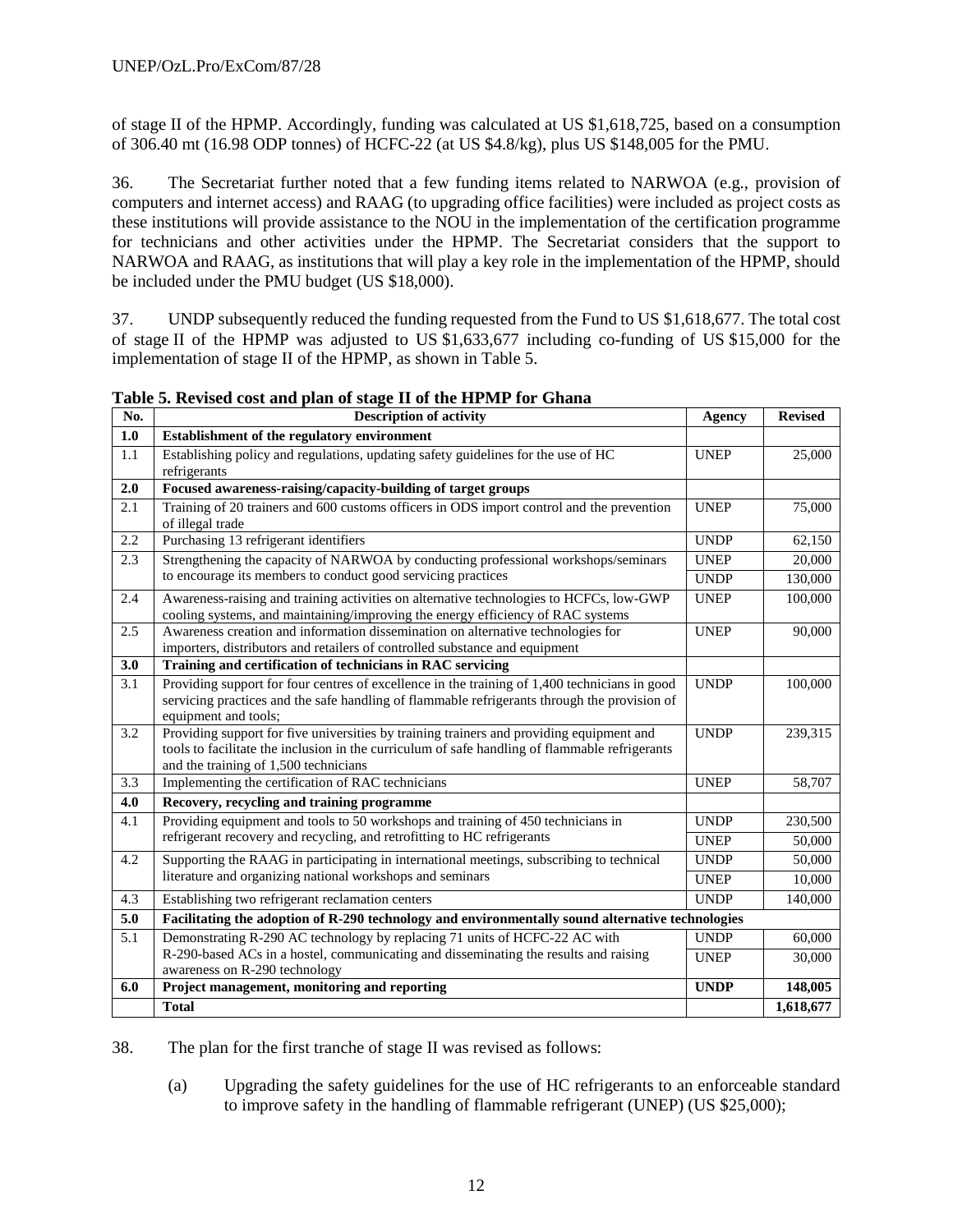- (b) Employing a consultant to prepare the customs training manuals; and printing 50 copies of the training manuals (UNEP) (US \$5,000);
- (c) Strengthening the capacity of NARWOA to encourage its members to conduct good servicing practice: employing consultants to prepare seminars, checklists and inspection manuals; and printing 100 copies of the inspection manuals (UNEP, US \$10,000) (UNDP, US \$10,000);
- (d) Conducting workshops for stakeholders, importers, distributers and retailers on proposed policy measures including quotas and bans on imports of split ACs (HCFC-22-based and R-410-based) (UNEP) (US \$25,000);
- (e) Procuring tools and equipment for four centres of excellence and five technical universities (e.g., recovery station, leak detector, charging machine, brazing equipment, service tools, identifiers and portable recycling machines) (UNDP) (US \$254,758);
- (f) Implementing certification of technicians: employing an international consultant to train 25 trainers for certification programme; conducting one workshop for 60 participants on certification process; coordinating and engaging stakeholders (UNEP) (US \$37,569);
- (g) Preparing a servicing and training manual for the apprenticeship training programme to be conducted by 50 workshops; printing 1,000 copies of the manuals (UNEP) (US \$10,000); purchasing 15 servicing kits (five full servicing kits including servicing HC refrigerants) for training workshops (UNDP) (US \$60,250);
- (h) Supporting the RAAG's participation in international conferences related to alternative technologies and its membership in professional organizations (UNDP) (US \$10,000);
- (i) Establishing and operating a refrigerant reclaim centre to support a refrigerant recovery, recycling and training programme (UNDP) (US \$70,000); and
- (j) Project implementation and monitoring (UNDP) (US \$54,812): consultants (US \$33,000); domestic travel (US \$3,812); office equipment for NARWOA (US \$9,000) and RAAG (US \$9,000).

#### Impact on the climate

39. The proposed activities in the servicing sector, which include better containment of refrigerants through training and the provision of equipment, will reduce the amount of HCFC-22 used for RAC servicing. Each kilogramme of HCFC-22 not emitted due to better refrigeration practices results in savings of approximately  $1.8 \text{ CO}_2$ -equivalent tonnes. Although a calculation of the impact on the climate was not included in the HPMP, the activities planned by Ghana, including its efforts to train and certify technicians in refrigerant recovery, recycling and reuse, as well as the promotion of low-GWP alternatives, indicate that the implementation of the HPMP will reduce the emission of refrigerants into the atmosphere, resulting in climate benefits.

#### **Co-financing**

40. The Government will provide co-funding of US \$15,000 for the implementation of stage II. Several projects implemented by other international agencies, including the Kigali Cooling Efficiency programme, Green Climate Fund, Kigali First Movers, Basel Agency for sustainable Energy and the Millennium Development Authority, targeted at improving the energy efficiency of RAC appliances and replacing inefficient RAC appliances, have had an indirect impact on HCFC phase-out.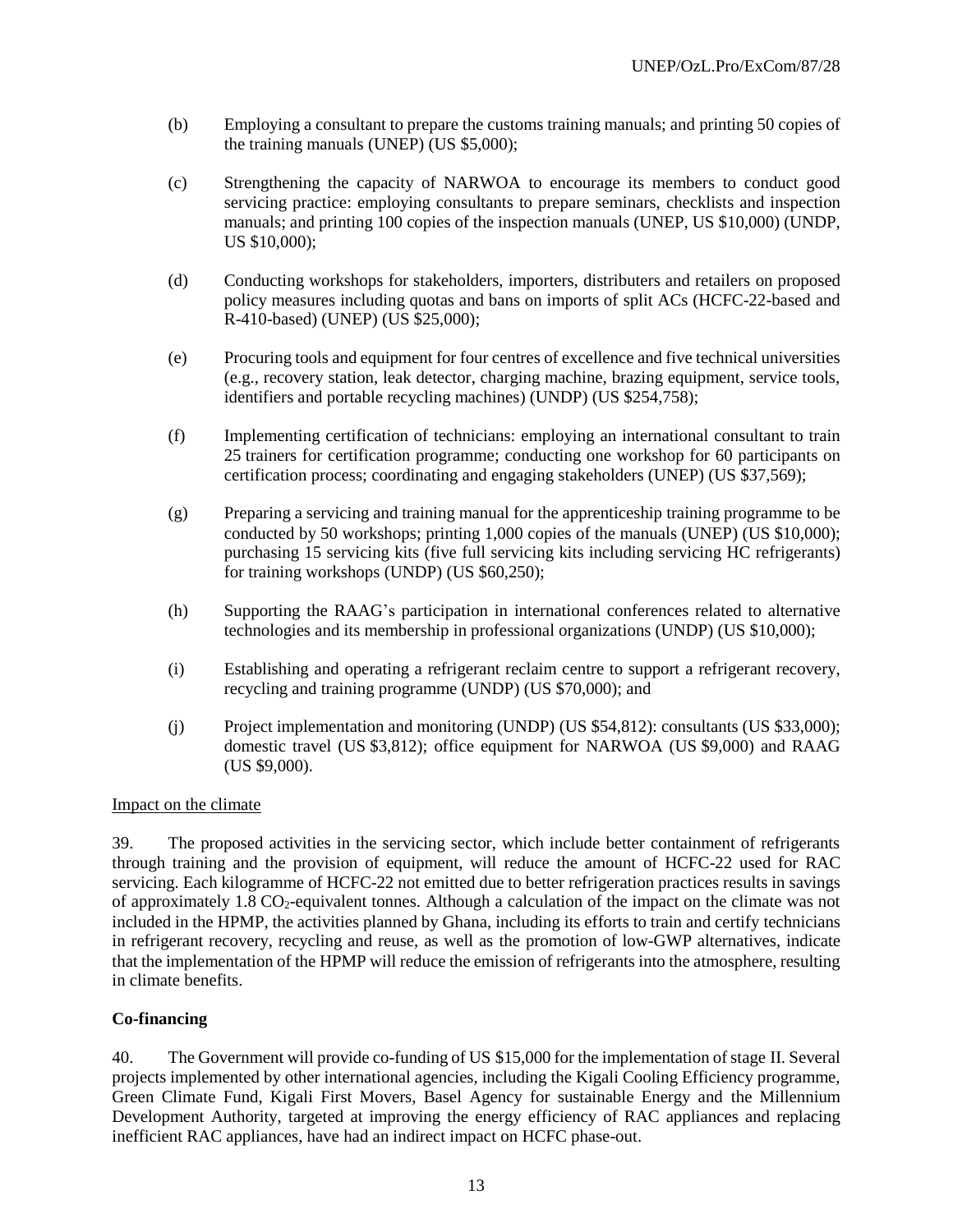#### **2021-2023 draft business plan of the Multilateral Fund**

41. UNDP and UNEP are requesting US \$1,618,677, plus agency support costs, for the implementation of stage II of the HPMP for Ghana. The total requested value of US \$619,210, including agency support costs for the 2021-2023 period, is US \$11,088 below the amount in the business plan.

#### **Draft Agreement**

42. A draft Agreement between the Government of Ghana and the Executive Committee for the phase-out of HCFCs in stage II of the HPMP is contained in Annex I to the present document.

#### **RECOMMENDATION**

- 43. The Executive Committee may wish to consider:
	- (a) Approving the request for extension of the implementation of stage I of the HPMP to 30 June 2022 noting that no further extension would be requested;
	- (b) Requesting the Government of Ghana to submit an updated progress report for stage I of the HPMP, as well as a verification report on HCFC consumption to the  $88<sup>th</sup>$  meeting and a project completion report to the second meeting of 2022;
	- (c) Approving, in principle, stage II of the HCFC phase-out management plan (HPMP) for Ghana for the period from 2021 to 2030 for the complete phase-out of HCFC consumption, in the amount of US \$1,759,507, consisting of US \$1,159,970, plus agency support costs of US \$81,198 for UNDP, and US \$458,707, plus agency support costs of US \$59,632 for UNEP, on the understanding that no more funding would be provided from the Multilateral Fund for the phase-out of HCFCs;
	- (d) To note the commitment of the Government of Ghana:
		- (i) To reduce HCFC consumption by 70 per cent of the country's baseline by 2022, 74 per cent by 2023, 79 per cent by 2025, 85 per cent by 2026, 91 per cent by 2029 and to phase out HCFCs completely by 1 January 2030, and that HCFC would not be imported after that date, except for those allowed for a servicing tail between 2030 and 2040 where required, consistent with the provisions of the Montreal Protocol;
		- (ii) To ban the import of HCFC-based equipment by 1 January 2025;
		- (iii) To ban the import of all HCFCs by 1 January 2033;
	- (e) Deducting 31.03 ODP tonnes of HCFCs from the remaining HCFC consumption eligible for funding;
	- (f) Approving the draft Agreement between the Government of Ghana and the Executive Committee for the reduction in consumption of HCFCs, in accordance with stage II of the HPMP, contained in Annex I to the present document;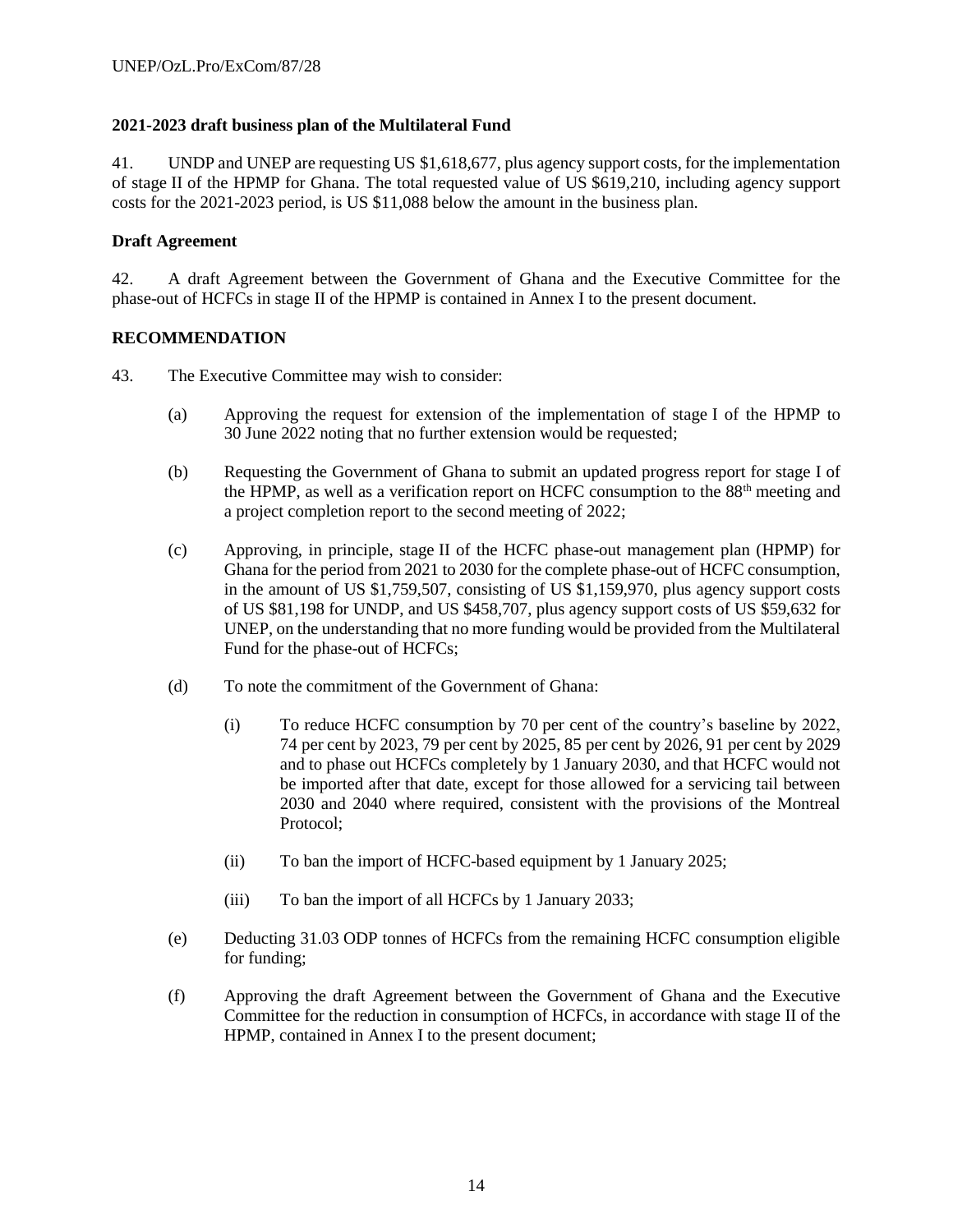- (e) That, to allow for consideration of the final tranche of its HPMP, the Government of Ghana should submit:
	- (i) A detailed description of the regulatory and policy framework in place to implement measures to ensure that HCFC consumption was in compliance with paragraph 8 ter(e)(i) of Article 5 of the Montreal Protocol for the period  $2030 - 2040$ ; and
	- (ii) The expected annual HCFC consumption in Ghana for the period 2030-2040; and
- (f) Approving the first tranche of stage II of the HPMP for Ghana, and the corresponding tranche implementation plans, in the amount of US \$619,210, consisting of US \$459,820, plus agency support costs of US \$32,187 for UNDP, and US \$112,569, plus agency support costs of US \$14,634 for UNEP.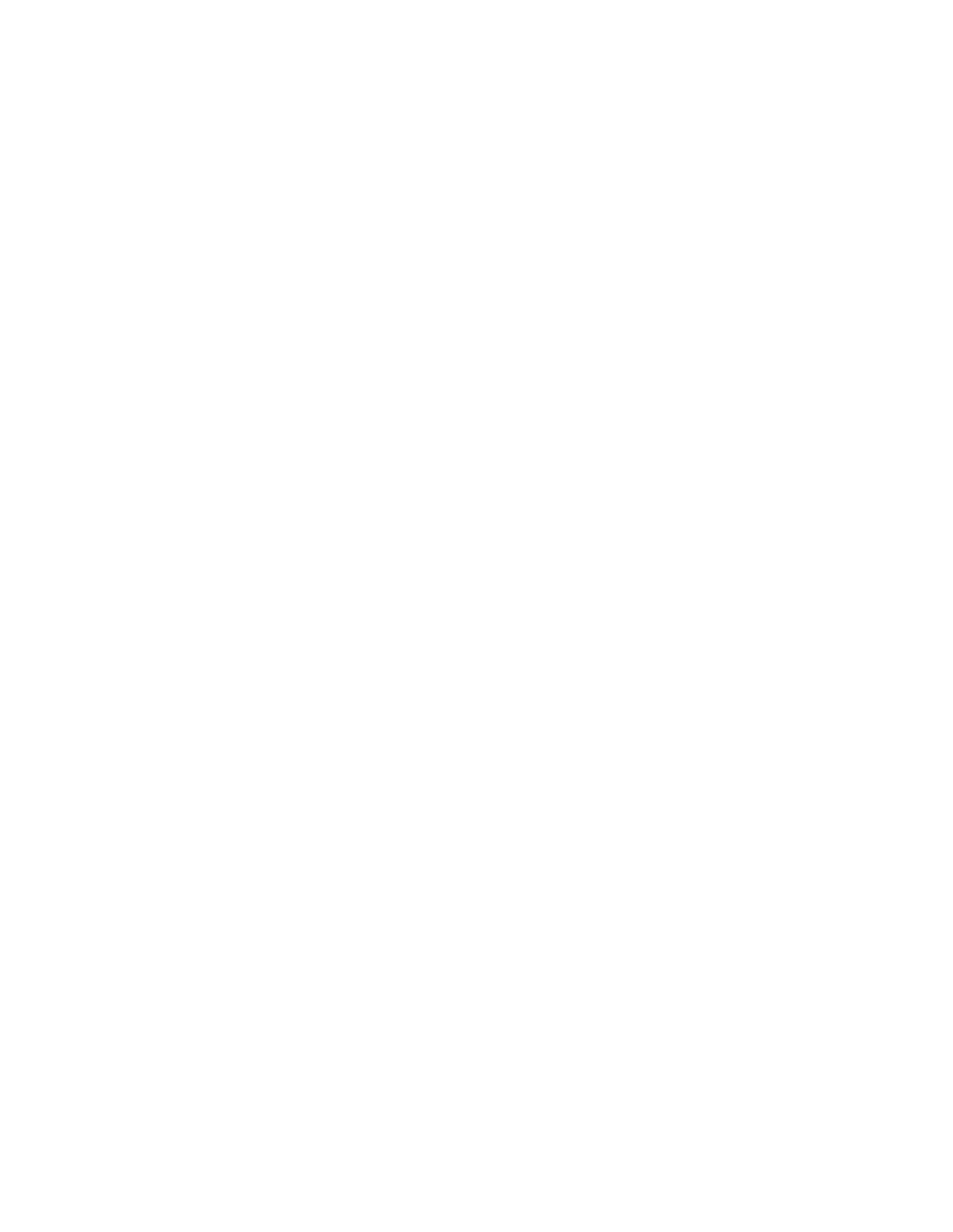#### **Annex I**

#### **DRAFT AGREEMENT BETWEEN THE GOVERNMENT OF GHANA AND THE EXECUTIVE COMMITTEE OF THE MULTILATERAL FUND FOR THE REDUCTION IN CONSUMPTION OF HYDROCHLOROFLUOROCARBONS IN ACCORDANCE WITH STAGE II OF THE HCFC PHASE-OUT MANAGEMENT PLAN**

#### **Purpose**

1. This Agreement represents the understanding of the Government of Ghana (the "Country") and the Executive Committee with respect to the reduction of controlled use of the ozone depleting substances (ODS) set out in Appendix 1-A ("The Substances") to a sustained level of zero ODP tonnes by 1 January 2030 in compliance with Montreal Protocol schedule.

2. The Country agrees to meet the annual consumption limits of the Substances as set out in row 1.2 of Appendix 2-A ("The Targets, and Funding") in this Agreement as well as in the Montreal Protocol reduction schedule for all Substances mentioned in Appendix 1-A. The Country accepts that, by its acceptance of this Agreement and performance by the Executive Committee of its funding obligations described in paragraph 3, it is precluded from applying for or receiving further funding from the Multilateral Fund in respect to any consumption of the Substances that exceeds the level defined in row 1.2 of Appendix 2-A as the final reduction step under this Agreement for all of the Substances specified in Appendix 1-A, and in respect to any consumption of each of the Substances that exceeds the level defined in rows 4.1.3 and 4.2.3 (remaining consumption eligible for funding).

3. Subject to compliance by the Country with its obligations set out in this Agreement, the Executive Committee agrees, in principle, to provide the funding set out in row 3.1 of Appendix 2-A to the Country. The Executive Committee will, in principle, provide this funding at the Executive Committee meetings specified in Appendix 3-A ("Funding Approval Schedule").

4. The Country agrees to implement this Agreement in accordance with the stage II of the HCFC phase-out management plan (HPMP) approved ("the Plan"). In accordance with sub-paragraph 5(b) of this Agreement, the Country will accept independent verification of the achievement of the annual consumption limits of the Substances as set out in row 1.2 of Appendix 2-A of this Agreement. The aforementioned verification will be commissioned by the relevant bilateral or implementing agency.

#### **Conditions for funding release**

5. The Executive Committee will only provide the Funding in accordance with the Funding Approval Schedule when the Country satisfies the following conditions at least eight weeks in advance of the applicable Executive Committee meeting set out in the Funding Approval Schedule:

- (a) That the Country has met the Targets set out in row 1.2 of Appendix 2-A for all relevant years. Relevant years are all years since the year in which this Agreement was approved. Years for which there are no due country programme implementation reports at the date of the Executive Committee meeting at which the funding request is being presented are exempted;
- (b) That the meeting of these Targets has been independently verified for all relevant years, unless the Executive Committee decided that such verification would not be required;
- (c) That the Country had submitted a Tranche Implementation Report in the form of Appendix 4-A ("Format of Tranche Implementation Reports and Plans") covering each previous calendar year; that it had achieved a significant level of implementation of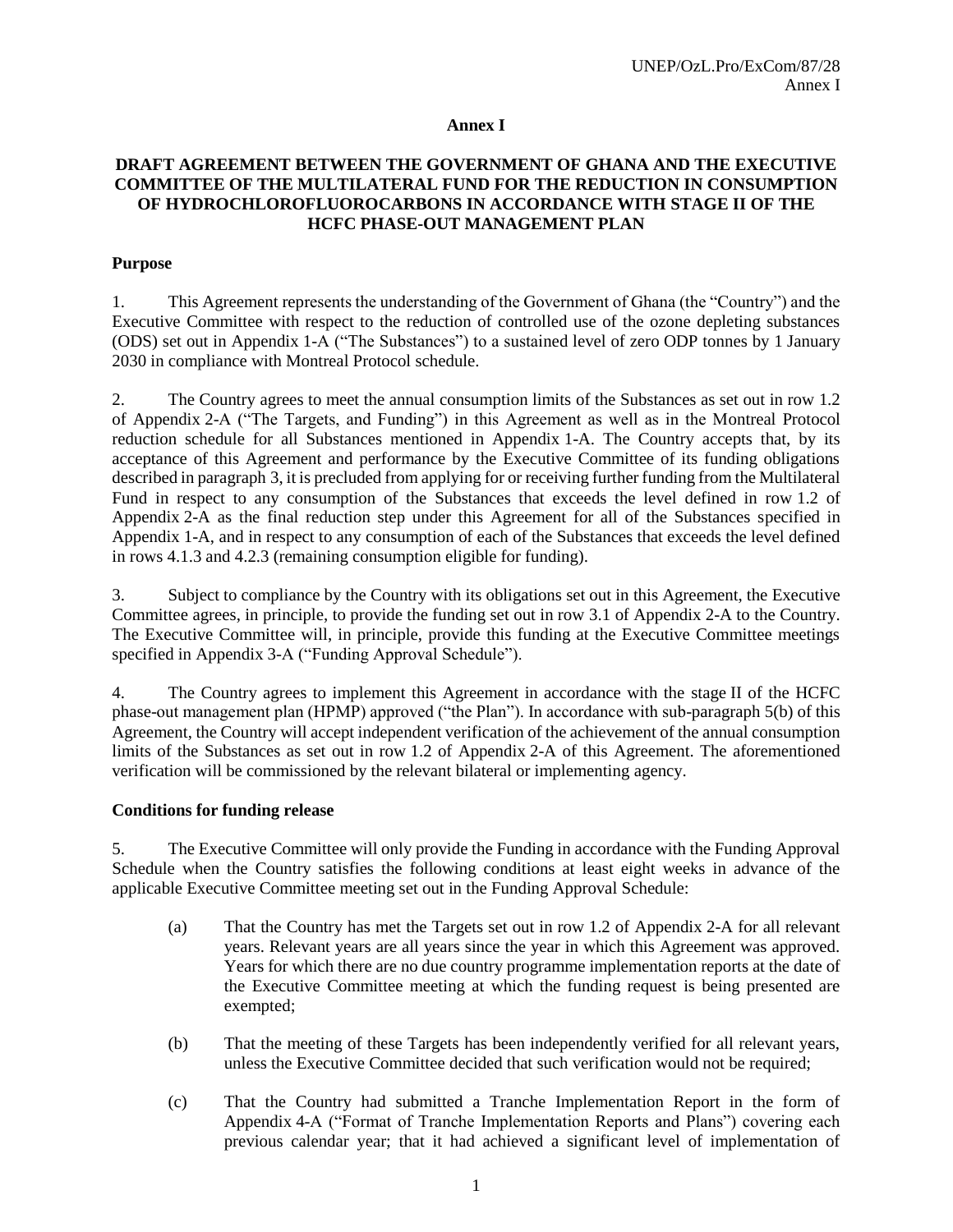activities initiated with previously approved tranches; and that the rate of disbursement of funding available from the previously approved tranche was more than 20 per cent; and

(d) That the Country has submitted a Tranche Implementation Plan in the form of Appendix 4-A covering each calendar year until and including the year for which the funding schedule foresees the submission of the next tranche or, in case of the final tranche, until completion of all activities foreseen.

#### **Monitoring**

6. The Country will ensure that it conducts accurate monitoring of its activities under this Agreement. The institutions set out in Appendix 5-A ("Monitoring Institutions and Roles") will monitor and report on implementation of the activities in the previous Tranche Implementation Plans in accordance with their roles and responsibilities set out in the same appendix.

#### **Flexibility in the reallocation of funds**

7. The Executive Committee agrees that the Country may have the flexibility to reallocate part or all of the approved funds, according to the evolving circumstances to achieve the smoothest reduction of consumption and phase-out of the Substances specified in Appendix 1-A:

- (a) Reallocations categorized as major changes must be documented in advance either in a Tranche Implementation Plan as foreseen in sub-paragraph 5(d) above, or as a revision to an existing Tranche Implementation Plan to be submitted eight weeks prior to any meeting of the Executive Committee, for its approval. Major changes would relate to:
	- (i) Issues potentially concerning the rules and policies of the Multilateral Fund;
	- (ii) Changes which would modify any clause of this Agreement;
	- (iii) Changes in the annual levels of funding allocated to individual bilateral or implementing agencies for the different tranches;
	- (iv) Provision of funding for activities not included in the current endorsed Tranche Implementation Plan, or removal of an activity in the Tranche Implementation Plan, with a cost greater than 30 per cent of the total cost of the last approved tranche; and
	- (v) Changes in alternative technologies, on the understanding that any submission for such a request would identify the associated incremental costs, the potential impact to the climate, and any differences in ODP tonnes to be phased out if applicable, as well as confirm that the Country agrees that potential savings related to the change of technology would decrease the overall funding level under this Agreement accordingly;
- (b) Reallocations not categorized as major changes may be incorporated in the approved Tranche Implementation Plan, under implementation at the time, and reported to the Executive Committee in the subsequent Tranche Implementation Report; and
- (c) Any remaining funds held by the bilateral or implementing agencies or the Country under the Plan will be returned to the Multilateral Fund upon completion of the last tranche foreseen under this Agreement.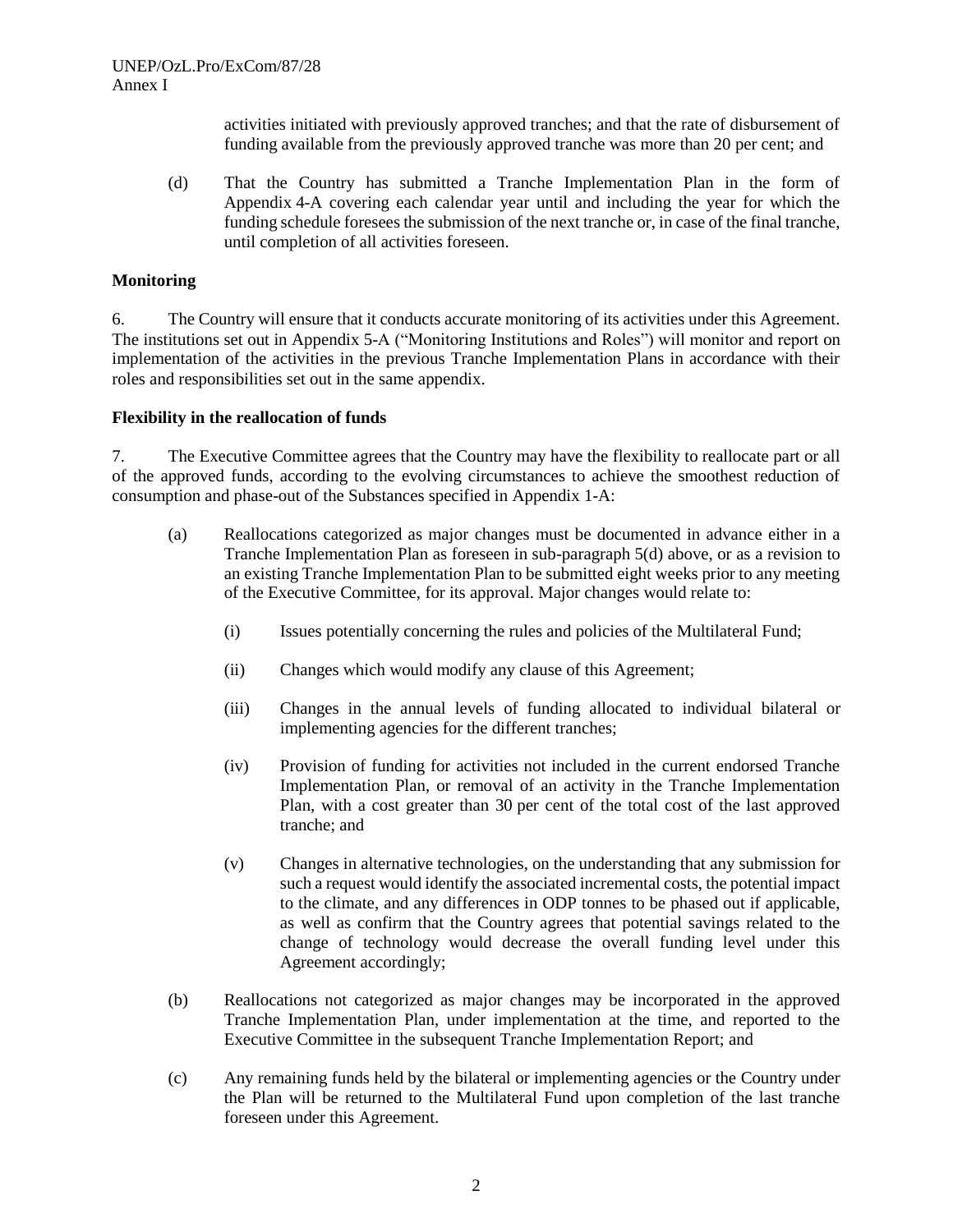#### **Considerations for the refrigeration servicing sector**

8. Specific attention will be paid to the execution of the activities in the refrigeration servicing sector included in the Plan, in particular:

- (a) The Country would use the flexibility available under this Agreement to address specific needs that might arise during project implementation; and
- (b) The Country and relevant bilateral and/or implementing agencies would take into consideration relevant decisions on the refrigeration servicing sector during the implementation of the Plan.

#### **Bilateral and implementing agencies**

9. The Country agrees to assume overall responsibility for the management and implementation of this Agreement and of all activities undertaken by it or on its behalf to fulfil the obligations under this Agreement. UNDP has agreed to be the lead implementing agency (the "Lead IA") and UNEP has agreed to be the cooperating implementing agency (the "Cooperating IA") under the lead of the Lead IA in respect of the Country's activities under this Agreement. The Country agrees to evaluations, which might be carried out under the monitoring and evaluation work programmes of the Multilateral Fund or under the evaluation programme of the Lead IA and/or Cooperating IA taking part in this Agreement.

10. The Lead IA will be responsible for ensuring co-ordinated planning, implementation and reporting of all activities under this Agreement, including but not limited to independent verification as per sub-paragraph 5(b). The Cooperating IA will support the Lead IA by implementing the Plan under the overall co-ordination of the Lead IA. The roles of the Lead IA and Cooperating IA are contained in Appendix 6-A and Appendix 6-B, respectively. The Executive Committee agrees, in principle, to provide the Lead IA and the Cooperating IA with the fees set out in rows 2.2 and 2.4 of Appendix 2-A.

#### **Non-compliance with the Agreement**

11. Should the Country, for any reason, not meet the Targets for the elimination of the Substances set out in row 1.2 of Appendix 2-A or otherwise does not comply with this Agreement, then the Country agrees that it will not be entitled to the Funding in accordance with the Funding Approval Schedule. At the discretion of the Executive Committee, funding will be reinstated according to a revised Funding Approval Schedule determined by the Executive Committee after the Country has demonstrated that it has satisfied all of its obligations that were due to be met prior to receipt of the next tranche of funding under the Funding Approval Schedule. The Country acknowledges that the Executive Committee may reduce the amount of the Funding by the amount set out in Appendix 7-A ("Reductions in Funding for Failure to Comply") in respect of each ODP kg of reductions in consumption not achieved in any one year. The Executive Committee will discuss each specific case in which the Country did not comply with this Agreement, and take related decisions. Once decisions are taken, the specific case of non-compliance with this Agreement will not be an impediment for the provision of funding for future tranches as per paragraph 5 above.

12. The Funding of this Agreement will not be modified on the basis of any future Executive Committee decisions that may affect the funding of any other consumption sector projects or any other related activities in the Country.

13. The Country will comply with any reasonable request of the Executive Committee, the Lead IA and the Cooperating IA to facilitate implementation of this Agreement. In particular, it will provide the Lead IA and the Cooperating IA with access to the information necessary to verify compliance with this Agreement.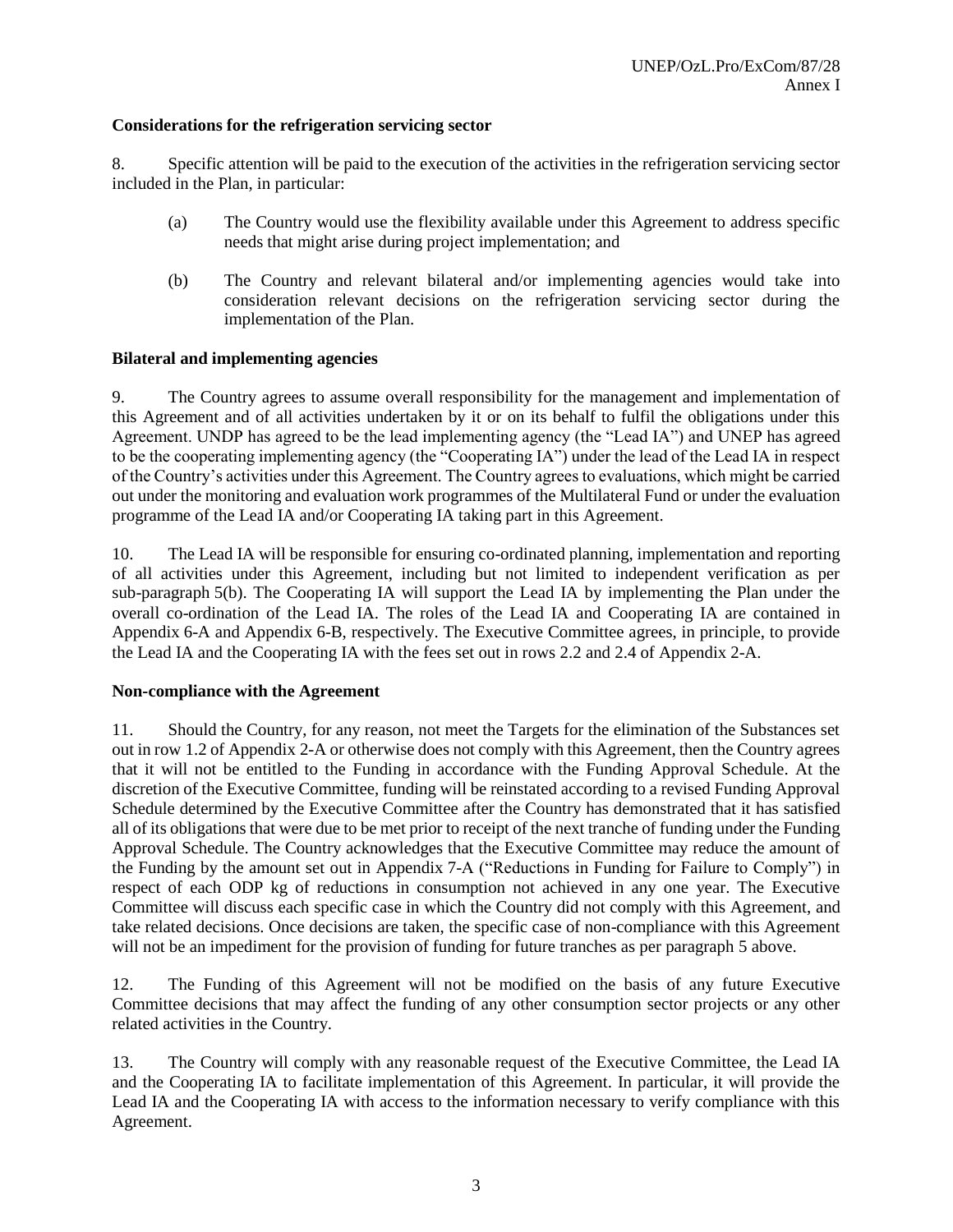#### **Date of completion**

14. The completion of the Plan and the associated Agreement will take place at the end of the year following the last year for which a maximum allowable total consumption level has been specified in Appendix 2-A. Should at that time there still be activities that are outstanding, and which were foreseen in the last Tranche Implementation Plan and its subsequent revisions as per sub-paragraph 5(d) and paragraph 7, the completion of the Plan will be delayed until the end of the year following the implementation of the remaining activities. The reporting requirements as per sub-paragraphs 1(a), 1(b), 1(d), and 1(e) of Appendix 4-A will continue until the time of the completion of the Plan unless otherwise specified by the Executive Committee.

#### **Validity**

15. All of the conditions set out in this Agreement are undertaken solely within the context of the Montreal Protocol and as specified in this Agreement. All terms used in this Agreement have the meaning ascribed to them in the Montreal Protocol unless otherwise defined herein.

16. This Agreement may be modified or terminated only by mutual written agreement of the Country and the Executive Committee of the Multilateral Fund.

#### **APPENDICES**

#### **APPENDIX 1-A: THE SUBSTANCES**

| Substance | Annex | Group | Starting point for aggregate reductions<br>in consumption (ODP tonnes) |
|-----------|-------|-------|------------------------------------------------------------------------|
| HCFC-22   |       |       | 42.6                                                                   |
| HCFC-142b |       |       | 14.7                                                                   |
| Total     |       |       |                                                                        |

#### **APPENDIX 2-A: THE TARGETS, AND FUNDING**

| <b>Row</b> | <b>Particulars</b>                                                                         | 2021            | 2022     | 2023     | 2024                   | 2025     | 2026           | 2027      | 2028           | 2029     | 2030   | <b>Total</b>        |
|------------|--------------------------------------------------------------------------------------------|-----------------|----------|----------|------------------------|----------|----------------|-----------|----------------|----------|--------|---------------------|
| 1.1        | <b>Montreal Protocol</b>                                                                   | 37.21           | 37.21    | 37.21    | 37.21                  | 18.61    | 18.61          | 18.61     | 18.61          | 18.61    | 0.00   | n/a                 |
|            | reduction schedule of                                                                      |                 |          |          |                        |          |                |           |                |          |        |                     |
|            | Annex C, Group I                                                                           |                 |          |          |                        |          |                |           |                |          |        |                     |
|            | substances (ODP tonnes)                                                                    |                 |          |          |                        |          |                |           |                |          |        |                     |
| 1.2        | Maximum allowable total                                                                    | 20.00           | 16.98    | 15.00    | 15.00                  | 12.00    | 8.50           | 8.50      | 8.50           | 5.00     | 0.00   | n/a                 |
|            | consumption of Annex C,                                                                    |                 |          |          |                        |          |                |           |                |          |        |                     |
|            | Group I substances                                                                         |                 |          |          |                        |          |                |           |                |          |        |                     |
|            | (ODP tonnes)                                                                               |                 |          |          |                        |          |                |           |                |          |        |                     |
| 2.1        | Lead IA (UNDP) agreed 459,820                                                              |                 | $\theta$ |          | 0 236,545              | $\Omega$ |                | 0 350,580 | $\theta$       |          |        | 0 113,025 1,159,970 |
|            | funding $(US \$                                                                            |                 |          |          |                        |          |                |           |                |          |        |                     |
| 2.2        | Support costs for Lead IA                                                                  | 32,187          | $\theta$ | 0        | 16,558                 | $\Omega$ | $\Omega$       | 24,541    | $\theta$       | $\Omega$ | 7,912  | 81,198              |
|            | (USS)                                                                                      |                 |          |          |                        |          |                |           |                |          |        |                     |
| 2.3        | Cooperating IA (UNEP) 112,569                                                              |                 | $\theta$ |          | 0 160,569              | $\Omega$ |                | 0 135,569 | $\Omega$       | $\Omega$ | 50,000 | 458,707             |
|            | agreed funding (US \$)                                                                     |                 |          |          |                        |          |                |           |                |          |        |                     |
| 2.4        | for<br>Support<br>costs                                                                    | 14,634          | $\Omega$ | $\Omega$ | 20,874                 | $\Omega$ | $\overline{0}$ | 17,624    | $\overline{0}$ | $\Omega$ | 6,500  | 59,632              |
|            | Cooperating IA (US\$)                                                                      |                 |          |          |                        |          |                |           |                |          |        |                     |
| 3.1        | Total<br>agreed                                                                            | funding 572,389 | $\theta$ |          | 0 397,114              | $\Omega$ |                | 0486,149  | $\overline{0}$ |          |        | 0 163,025 1,618,677 |
|            | (USS)                                                                                      |                 |          |          |                        |          |                |           |                |          |        |                     |
| 3.2        | Total support costs (US \$)                                                                | 46,821          | $\Omega$ | 0        | 37,432                 | $\Omega$ | $\Omega$       | 42,165    | $\overline{0}$ | $\Omega$ | 14,412 | 140,830             |
| 3.3        | Total agreed costs (US \$)                                                                 | 619,210         | $\theta$ |          | $\overline{0}$ 434,546 | $\Omega$ |                | 0 528,314 | $\Omega$       |          |        | 0 177,437 1,759,507 |
|            | 4.1.1 Total phase-out of HCFC 22 agreed to be achieved under this Agreement (ODP tonnes)   |                 |          |          |                        |          |                |           |                |          |        | 29.41               |
|            | 4.1.2 Phase-out of HCFC 22 to be achieved in the previous stage (ODP tonnes)               |                 |          |          |                        |          |                |           |                |          |        | 13.19               |
|            | 4.1.3 Remaining eligible consumption for HCFC 22 (ODP tonnes)                              |                 |          |          |                        |          |                |           |                |          |        |                     |
|            | 4.2.1 Total phase-out of HCFC-142b agreed to be achieved under this Agreement (ODP tonnes) |                 |          |          |                        |          |                |           |                |          | 1.62   |                     |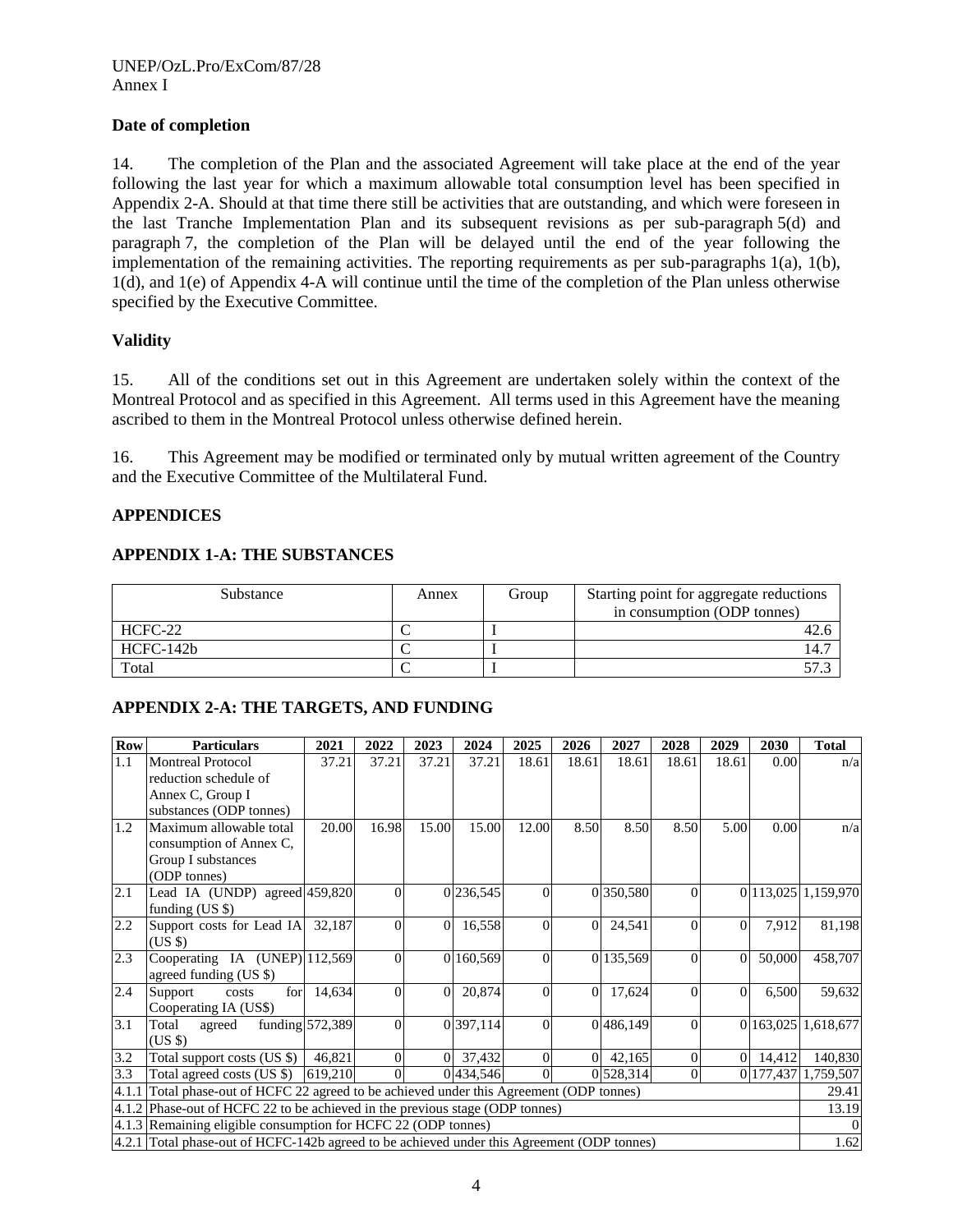| <b>Row</b> | <b>Particulars</b>                                                             | 2021 | 2022 | 2023 | 2024 | 2025 | 2026 | 2027 | 2028 | 2029 | 2030 | <b>Total</b> |
|------------|--------------------------------------------------------------------------------|------|------|------|------|------|------|------|------|------|------|--------------|
|            | 4.2.2 Phase-out of HCFC-142b to be achieved in the previous stage (ODP tonnes) |      |      |      |      |      |      |      |      |      |      | 13.08        |
|            | 4.2.3 Remaining eligible consumption for HCFC-142b (ODP tonnes)                |      |      |      |      |      |      |      |      |      |      |              |

\*Date of completion of stage I as per stage I Agreement: 30 June 2022.

#### **APPENDIX 3-A: FUNDING APPROVAL SCHEDULE**

1. Funding for the future tranches will be considered for approval at the first meeting of the year specified in Appendix 2-A.

#### **APPENDIX 4-A: FORMAT OF TRANCHE IMPLEMENTATION REPORTS AND PLANS**

1. The submission of the Tranche Implementation Report and Plans for each tranche request will consist of five parts:

- (a) A narrative report, with data provided by tranche, describing the progress achieved since the previous report, reflecting the situation of the Country in regard to phase-out of the Substances, how the different activities contribute to it, and how they relate to each other. The report should include the amount of ODS phased out as a direct result from the implementation of activities, by substance, and the alternative technology used and the related phase-in of alternatives, to allow the Secretariat to provide to the Executive Committee information about the resulting change in climate relevant emissions. The report should further highlight successes, experiences, and challenges related to the different activities included in the Plan, reflecting any changes in the circumstances in the Country, and providing other relevant information. The report should also include information on and justification for any changes vis-à-vis the previously submitted Tranche Implementation Plan(s), such as delays, uses of the flexibility for reallocation of funds during implementation of a tranche, as provided for in paragraph 7 of this Agreement, or other changes;
- (b) An independent verification report of the Plan results and the consumption of the Substances, as per sub-paragraph 5(b) of the Agreement. If not decided otherwise by the Executive Committee, such a verification has to be provided together with each tranche request and will have to provide verification of the consumption for all relevant years as specified in sub-paragraph 5(a) of the Agreement for which a verification report has not yet been acknowledged by the Committee;
- (c) A written description of the activities to be undertaken during the period covered by the requested tranche, highlighting implementation milestones, the time of completion and the interdependence of the activities, and taking into account experiences made and progress achieved in the implementation of earlier tranches; the data in the plan will be provided by calendar year. The description should also include a reference to the overall Plan and progress achieved, as well as any possible changes to the overall Plan that are foreseen. The description should also specify and explain in detail such changes to the overall plan. This description of future activities can be submitted as a part of the same document as the narrative report under sub-paragraph (b) above;
- (d) A set of quantitative information for all Tranche Implementation Reports and Plans, submitted through an online database; and
- (e) An Executive Summary of about five paragraphs, summarizing the information of the above sub-paragraphs 1(a) to 1(d).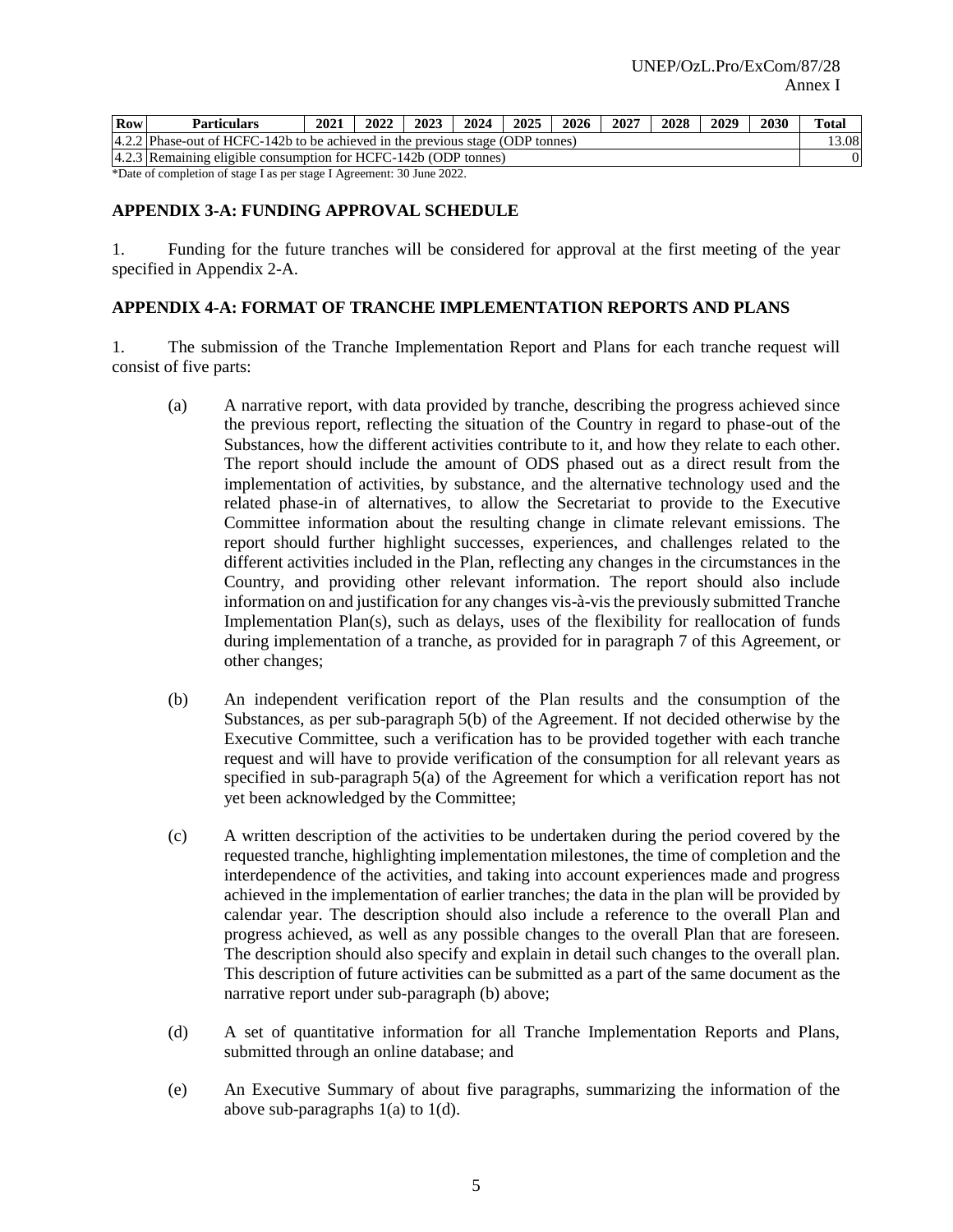2. In the event that in a particular year two stages of the HPMP are being implemented in parallel, the following considerations should be taken in preparing the Tranche Implementation Reports and Plans:

- (a) The Tranche Implementation Reports and Plans referred to as part of this Agreement, will exclusively refer to activities and funds covered by this Agreement; and
- (b) If the stages under implementation have different HCFC consumption targets under Appendix 2-A of each Agreement in a particular year, the lower HCFC consumption target will be used as reference for compliance with these Agreements and will be the basis for the independent verification.

#### **APPENDIX 5-A: MONITORING INSTITUTIONS AND ROLES**

1. The monitoring process will be managed by the Environmental Protection Agency of Ghana through the national ozone unit (NOU) with the assistance of the Lead IA.

2. The consumption will be monitored and reported based on official import and export data for the Substances recorded by relevant government departments.

- 3. The NOU shall compile and report the following data and information on an annual basis:
	- (a) Annual reports on consumption of the Substances to be submitted to the Ozone Secretariat; and
	- (b) Annual reports on progress of implementation of the HPMP to be submitted to the Executive Committee of the Multilateral Fund;

4. The Lead IA will engage an independent and qualified entity/consultant to carry out a qualitative and quantitative performance evaluation of the HPMP implementation including the independent verification of the national consumption against the targets set out in the Agreement. The evaluating entity/consultant shall have full access to relevant technical and financial information related to the implementation of the HPMP.

5. The evaluating entity/consultant shall prepare and submit to the NOU and the Lead IA, a consolidated draft report at the end of each annual implementation plan, comprising the findings of the evaluation and recommendations for improvements or adjustments, if any. The draft report shall include the status of the Country's compliance with the provisions of this Agreement.

6. Upon incorporating the comments and explanations, as may be applicable, from the NOU and Lead IA, the evaluating entity/consultant shall finalize the report and submit it to the Lead IA.

7. The Lead IA shall submit the progress report including the independent verification report to the relevant meeting of the Executive Committee along with the annual implementation plan and reports.

#### **APPENDIX 6-A: ROLE OF THE LEAD IMPLEMENTING AGENCY**

- 1. The Lead IA will be responsible for a range of activities, including at least the following:
	- (a) Ensuring performance and financial verification in accordance with this Agreement and with its specific internal procedures and requirements as set out in the Country's HPMP;
	- (b) Assisting the Country in preparation of the Tranche Implementation Reports and Plans as per Appendix 4-A;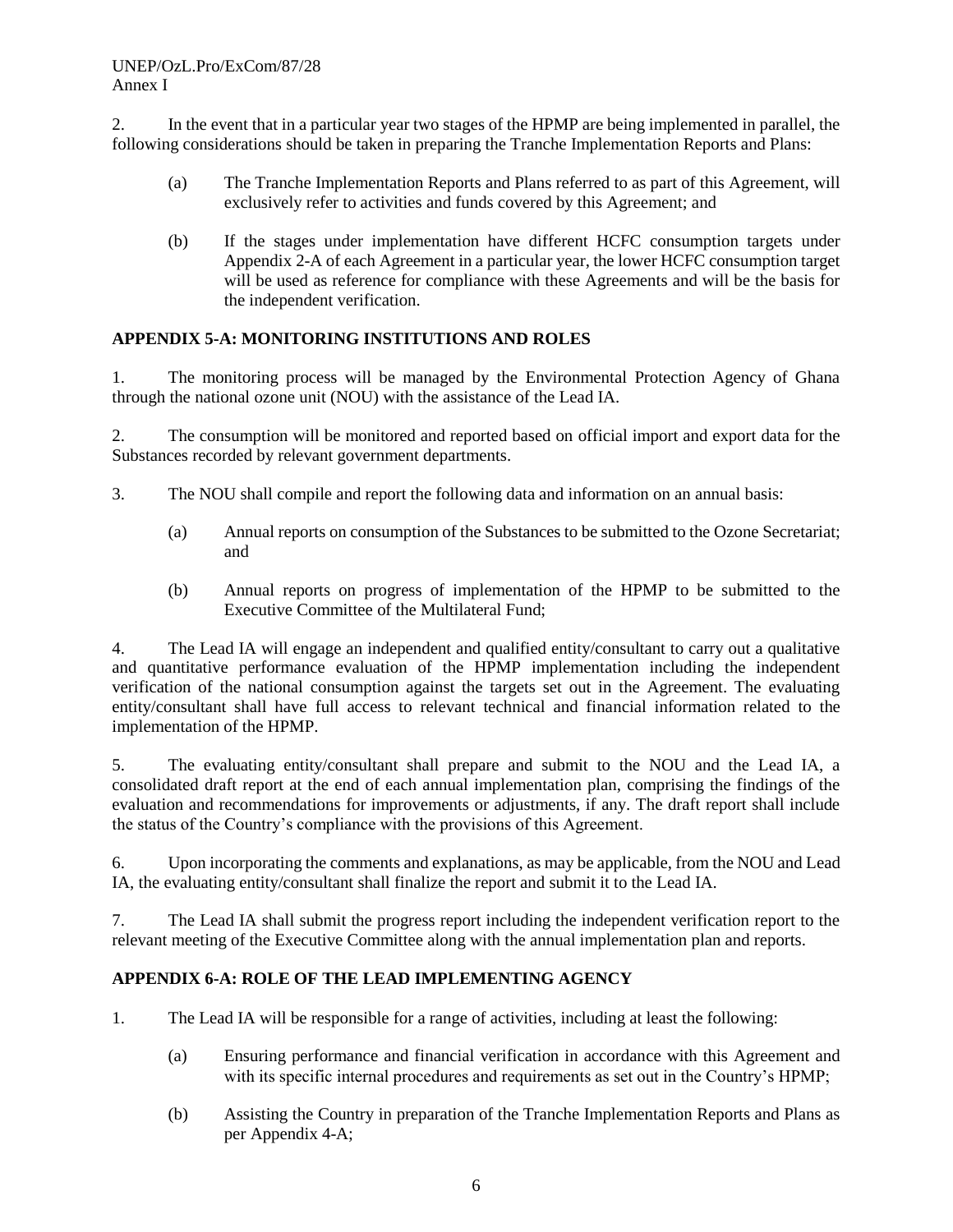- (c) Providing independent verification to the Executive Committee that the Targets have been met and associated tranche activities have been completed as indicated in the Tranche Implementation Plan consistent with Appendix 4-A;
- (d) Ensuring that the experiences and progress is reflected in updates of the overall plan and in future Tranche Implementation Plans consistent with sub-paragraphs 1(c) and 1(d) of Appendix 4-A;
- (e) Fulfilling the reporting requirements for the Tranche Implementation Reports and Plans and the overall plan as specified in Appendix 4-A for submission to the Executive Committee, and should include the activities implemented by the Cooperating IA;
- (f) In the event that the last funding tranche is requested one or more years prior to the last year for which a consumption target had been established, annual tranche implementation reports and, where applicable, verification reports on the current stage of the Plan should be submitted until all activities foreseen had been completed and HCFC consumption targets had been met;
- (g) Ensuring that appropriate independent technical experts carry out the technical reviews;
- (h) Carrying out required supervision missions;
- (i) Ensuring the presence of an operating mechanism to allow effective, transparent implementation of the Tranche Implementation Plan and accurate data reporting;
- (j) Co-ordinating the activities of the Cooperating IA, and ensuring appropriate sequence of activities;
- (k) In case of reductions in funding for failure to comply in accordance with paragraph 11 of the Agreement, to determine, in consultation with the Country and the Cooperating IA, the allocation of the reductions to the different budget items and to the funding of the Lead IA and each Cooperating IA;
- (l) Ensuring that disbursements made to the Country are based on the use of the indicators;
- (m) Providing assistance with policy, management and technical support when required;
- (n) Reaching consensus with the Cooperating IA on any planning, co-ordination and reporting arrangements required to facilitate the implementation of the Plan; and
- (o) Timely releasing funds to the Country/participating enterprises for completing the activities related to the project.

2. After consultation with the Country and taking into account any views expressed, the Lead IA will select and mandate an independent entity to carry out the verification of the HPMP results and the consumption of the Substances mentioned in Appendix 1-A, as per sub-paragraph 5(b) of the Agreement and sub-paragraph 1(b) of Appendix 4-A.

#### **APPENDIX 6-B: ROLE OF THE COOPERATING IMPLEMENTING AGENCIES**

1. The Cooperating IA will be responsible for a range of activities. These activities are specified in the Plan, including at least the following:

(a) Providing assistance for policy development when required;